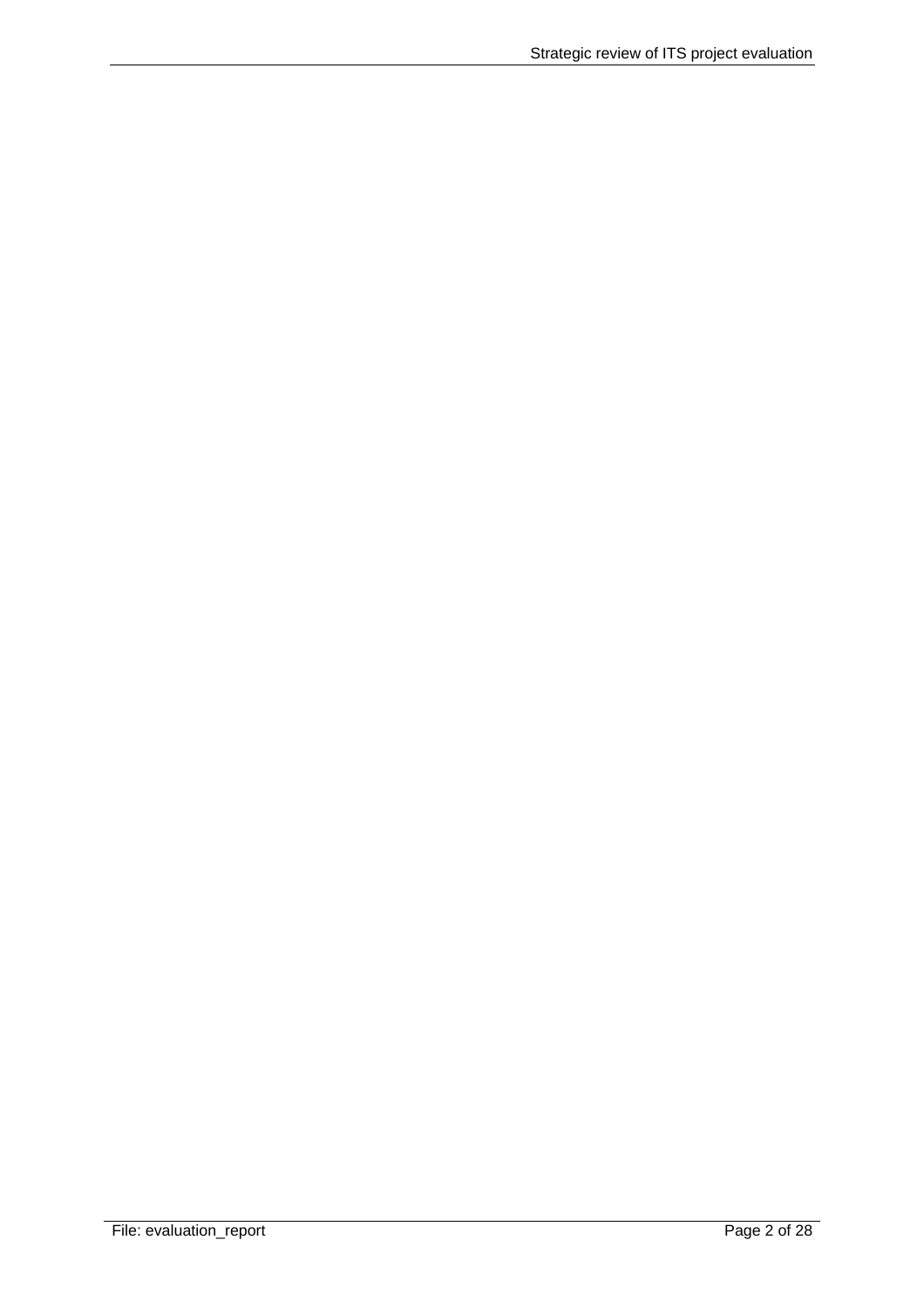# **Contents**

| 1.                                                                                                                                                                               |  |  |
|----------------------------------------------------------------------------------------------------------------------------------------------------------------------------------|--|--|
| Development of the assessment framework for TEN-T Traffic Management Projects 5<br>2.<br>2.1<br>2.2<br>2.3<br>2.4                                                                |  |  |
| 3. Review of the administrative process for assessing TEN-T Traffic Management projects8<br>3.1<br>Assessment of Proposals for TEN-T Traffic Management Projects 8<br>3.2<br>3.3 |  |  |
| 4. Towards a method for assessing the impact of EU funding and evaluating projects  12<br>4.1<br>4.2<br>4.3<br>4.4                                                               |  |  |
| 5.1<br>5.2                                                                                                                                                                       |  |  |
| 6.1<br>6.2<br>6.3                                                                                                                                                                |  |  |
| $7_{\scriptscriptstyle{\ddots}}$                                                                                                                                                 |  |  |
| 8.<br>8.1<br>8.2<br>8.3                                                                                                                                                          |  |  |
| 8.4<br>8.5<br>8.6<br>8.7                                                                                                                                                         |  |  |
| 8.8                                                                                                                                                                              |  |  |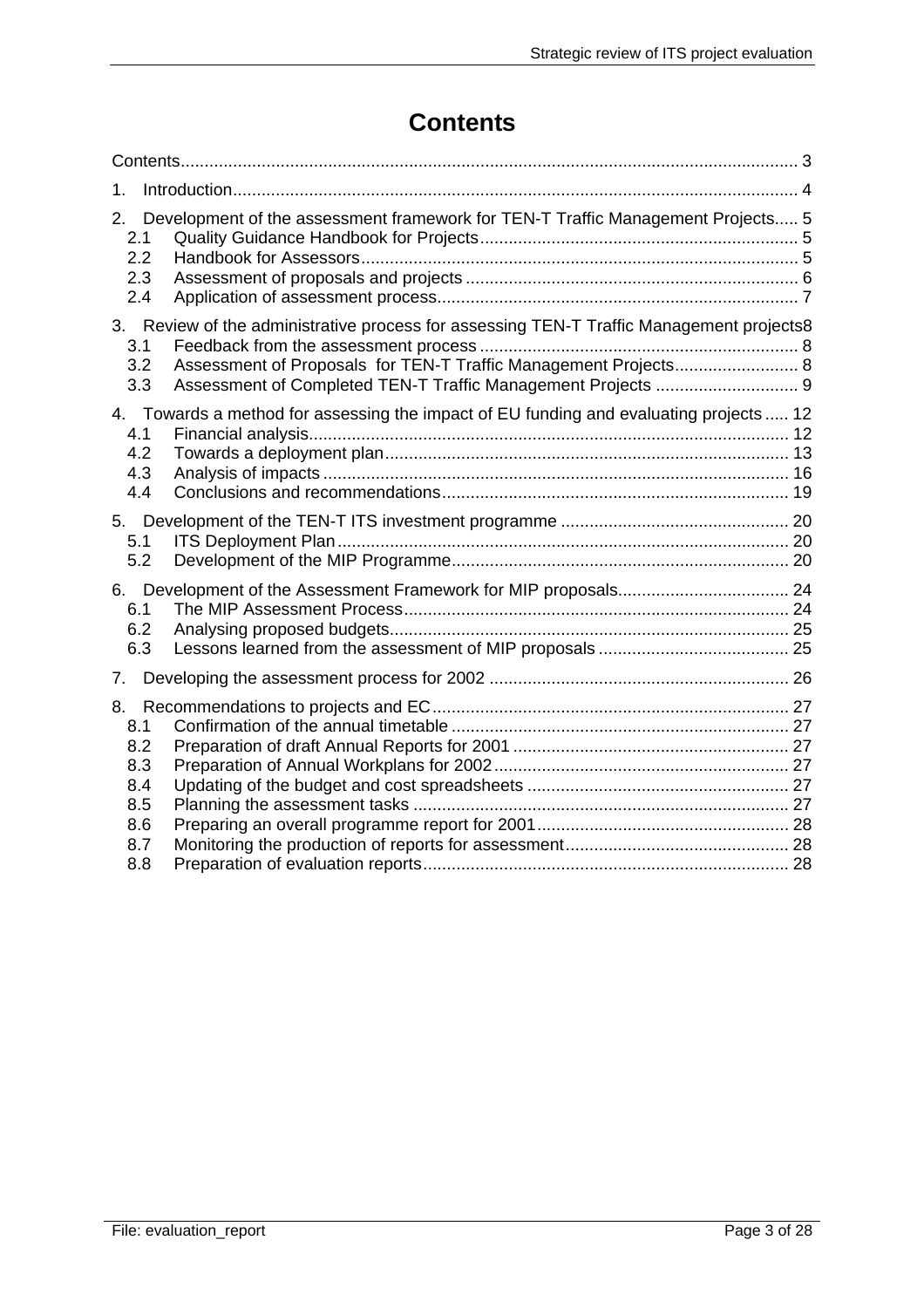# **1. Introduction**

The European Commission (EC) and the Member States of the EU support a considerable number of deployment projects in ITS<sup>1</sup> under the Trans-European Networks structure. Through the TEN-T budget over the period 1995 to 1999, over 93 million Euros was allocated to road traffic management projects, with overall investments in studies and telematics infrastructures in the region of 550 million Euros. EU funding of up to 50% was provided for studies and up to 10% for implementation work.

During 1995-2000 the individual projects made significant investment in Traffic Management Systems and laid the foundation for a European ITS Deployment Plan. The achievements of these projects are described in detail in another document<sup>2</sup>.

The European Commission began to provide financial support to Traffic Management Projects within the Trans-European Network for Transport (TEN-T) in 1995. As the portfolio of projects grew, several issues became apparent:-

- There was a need for an improved assessment framework for the selection of projects and for the approval of final payment.
- There was a need to promote common activities between projects that were tackling similar problems in different regions of the European Community.
- There is a need to assess the overall impact of the TEN-T funding in the ITS domain.

The ASSISTEN-T project was commissioned in 1997 and formally started on  $1<sup>st</sup>$  January, 1998. The project was set the task of assisting DG-TREN with the development of an improved assessment framework. The project also provided independent assessors to undertake assessment of projects within the portfolio.

When the ASSISTEN-T project came to an end in 1999, the Commission decided to split the work into two, one dealing with the support for cross-fertilisation between projects, and the other dealing with assessment.

The TEN-TEA project was commissioned on 6 December1999 for a period of 21 months. The aim of the project is to support DG Transport (now DG-TREN) in its task of assessing applications and completed studies and implementation projects funded under the TEN-T budget, by providing a pool of experts to review applications, studies and projects.

Early in 2000, DG TREN initiated a process of developing the new funding programme for the period 2001-2006. This has become known as the Multi-annual Indicative Programme, or MIP. The MIP incorporates many of the lessons learnt during the period 1995-2000.

TEN-TEA assisted with the development of the assessment procedures for the MIP projects and with the initial steps for developing evaluation and impact assessment. Six projects were selected for funding over the period 2001-2006. New annual financial and reporting procedures have been established. These procedures will be used for the first time during 2002.

This report provides a history of the improvements made to the assessment processes by DG TREN over the past four years. It concludes with recommendations to the Commission on further actions to improve the financial and administrative oversight of the MIP programme and to develop the philosophy for assessment of impacts in the MIP programme.

<sup>&</sup>lt;sup>1</sup> Intelligent Transport Systems

<sup>&</sup>lt;sup>2</sup> "Achievements of the Road Traffic Management Projects Funded under the TEN-T Programme 1995 – 2000"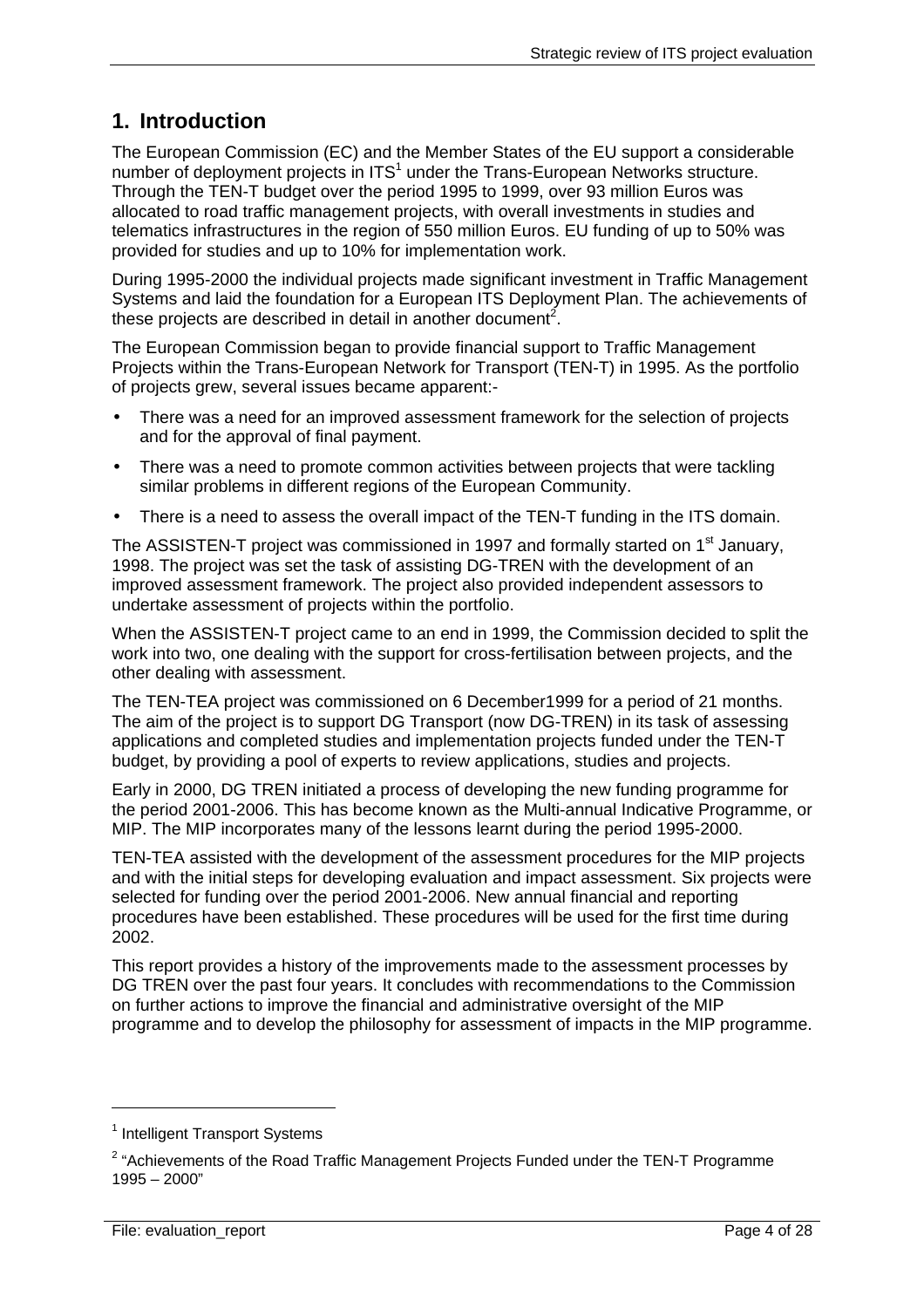## **2. Development of the assessment framework for TEN-T Traffic Management Projects**

### **2.1 Quality Guidance Handbook for Projects**

The DG-TREN ASSISTEN-T contract (1998 – 1999) produced a Quality Guidance Handbook for Projects. The handbook was designed to assist projects in a practical way and to give them quality guidance. It consisted of advice and information, together with a set of pro-formas, which could be used as a basis for producing the documents required from projects.

The handbook provided projects with:

- lists of the documents which applicants needed to refer to in preparing their proposals;
- an improved understanding of how the Commission dealt with applicants and projects at each stage, from submission of proposals to final payment;
- assistance with preparing proposals and the technical annexes to EC decisions;
- guidance on how to prepare the information that was needed to monitor and assess the satisfactory progress of the project, during the course of the work and once it has been completed.
- the forms and templates required, in electronic form, at each stage of a project. This helped projects to present the information in a format fully acceptable to the Commission.

Various forms and templates were issued to projects to standardise the layout of workplans and reports. The forms were as follows:-

- **Preliminary Application Forms**
- Project Workplan Template
- Project Status Report Form
- Project Final Report Template
- Request for final payment form

This handbook was sent by the Commission to TEN-T proposers of projects in Autumn 1998 and used by them to develop their Workplans for the 1999 TEN-T funding allocation process; it was also used by projects for the 2000 TEN-T funding allocation process.

#### **2.2 Handbook for Assessors**

ASSISTEN-T also produced a parallel Handbook for Assessors. The Final Assessment Form was tested in the final assessment of three projects in November 1998 and lessons were drawn from this testing. The Commission issued a revised Handbook to Assessors prior to subsequent final assessment of projects in May 1999. This handbook continued as the basis of final assessment of projects in July 1999 in the ASSISTEN-T Contract and in 2000 and 2001 in the TEN-TEA Contract; it only continued as the basis of assessment of project proposals under the TEN-TEA Contract until completion of the 2000 funding allocation process. The introduction of the MIP process for the 2001 funding allocation process necessitated changes in the approach to assessment of proposals.

The new assessment framework involved the use of independent assessors. These assessors (either internal or external) were asked to assist the Commission in the evaluation of both proposals and projects. The assessors evaluated the projects in respect of strategic,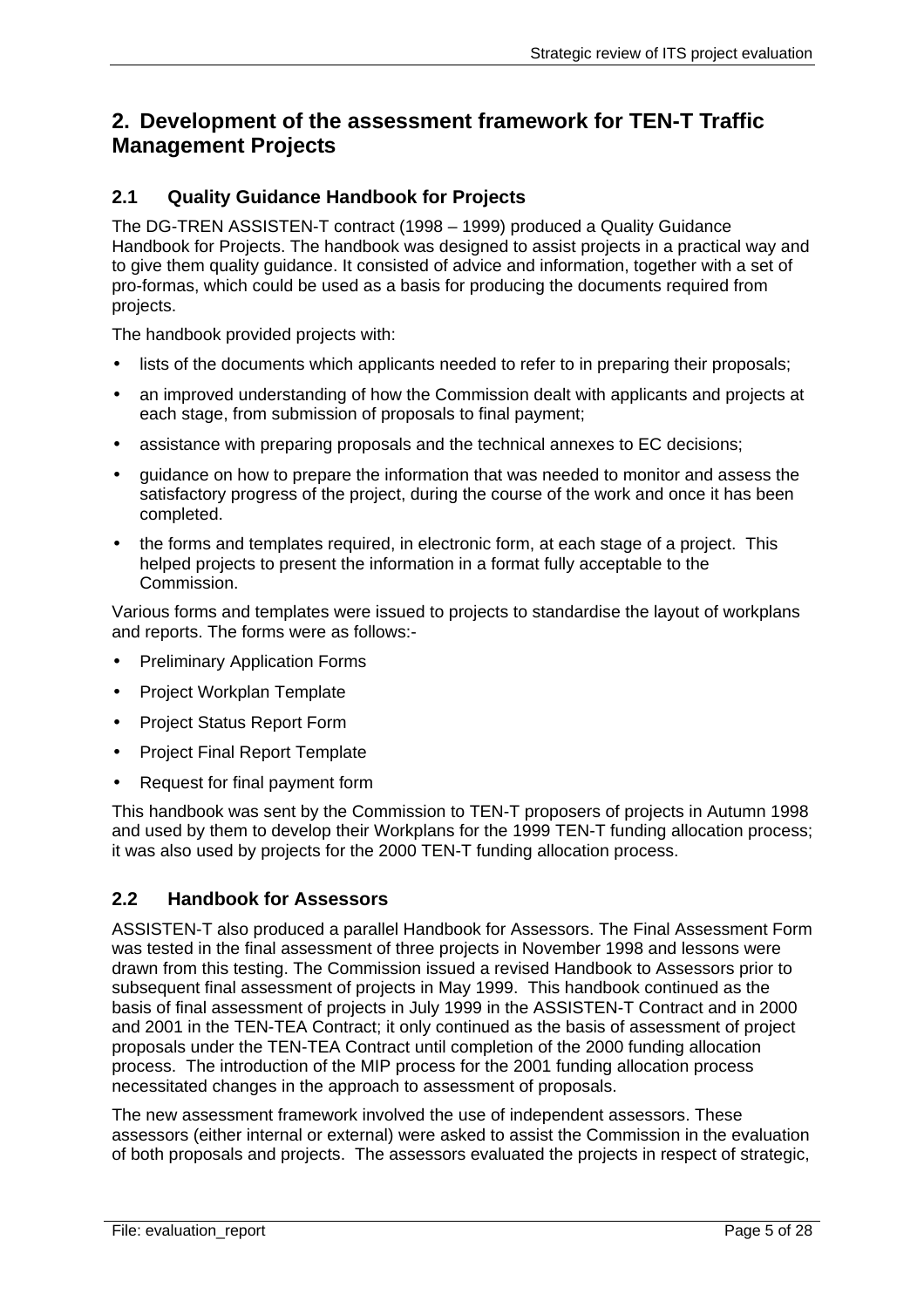technical, and financial criteria. The aim of the new assessment process was to make the assessment process transparent to proposers and projects.

Different types of information were available for assessments at each stage in a project, but in general the assessments were based on the following:

- the Work Plan
- progress reports
- on the spot controls; e.g. on-site reviews
- project outputs; principally the final report
- the Evaluation Plan, i.e. the plan for evaluating the field trial results if these are a feature of the project
- the presentation at the end of the project (if this is required as part of the final assessment).

In practice the main information used for assessment of proposals was the Workplan while the main information used for assessment of projects was the Final Report.

More details of the assessment to be carried out at each stage of a project were provided in the relevant section of the handbook.

This handbook for assessors explained the process of assessment, and provided the documents to be used for assessing projects at different stages in their life: the proposal, the progress reports and the final reports. Pro-formas were provided for recording the results of assessments at each stage in a common format.

The handbook for assessors provided:

- an outline of the documents which set out the EU requirements and guidelines, which projects funded under the programme need to address
- an explanation of how DG-TREN dealt with applicants and projects at each stage, from making an application to the final assessment at the end of a project
- guidance for assessors on how to evaluate proposals for projects and the projects themselves while they are being undertaken and when they have been completed
- pro-formas for summarising the assessment results in electronic form: these were designed to enable assessors to present their findings in a common format.

The pro-formas made available were:-

- Proposal Assessment Form
- Final Assessment Form

### **2.3 Assessment of proposals and projects**

The ASSISTEN-T project assisted DG TREN with the assessment of the following proposals during 1998 and 1999:-

- ARTS
- CESARE
- CORVETTE
- MARTA
- ROMANTIC
- VIKING
- CARISMA
- CENTRICO IV
- SERTI IV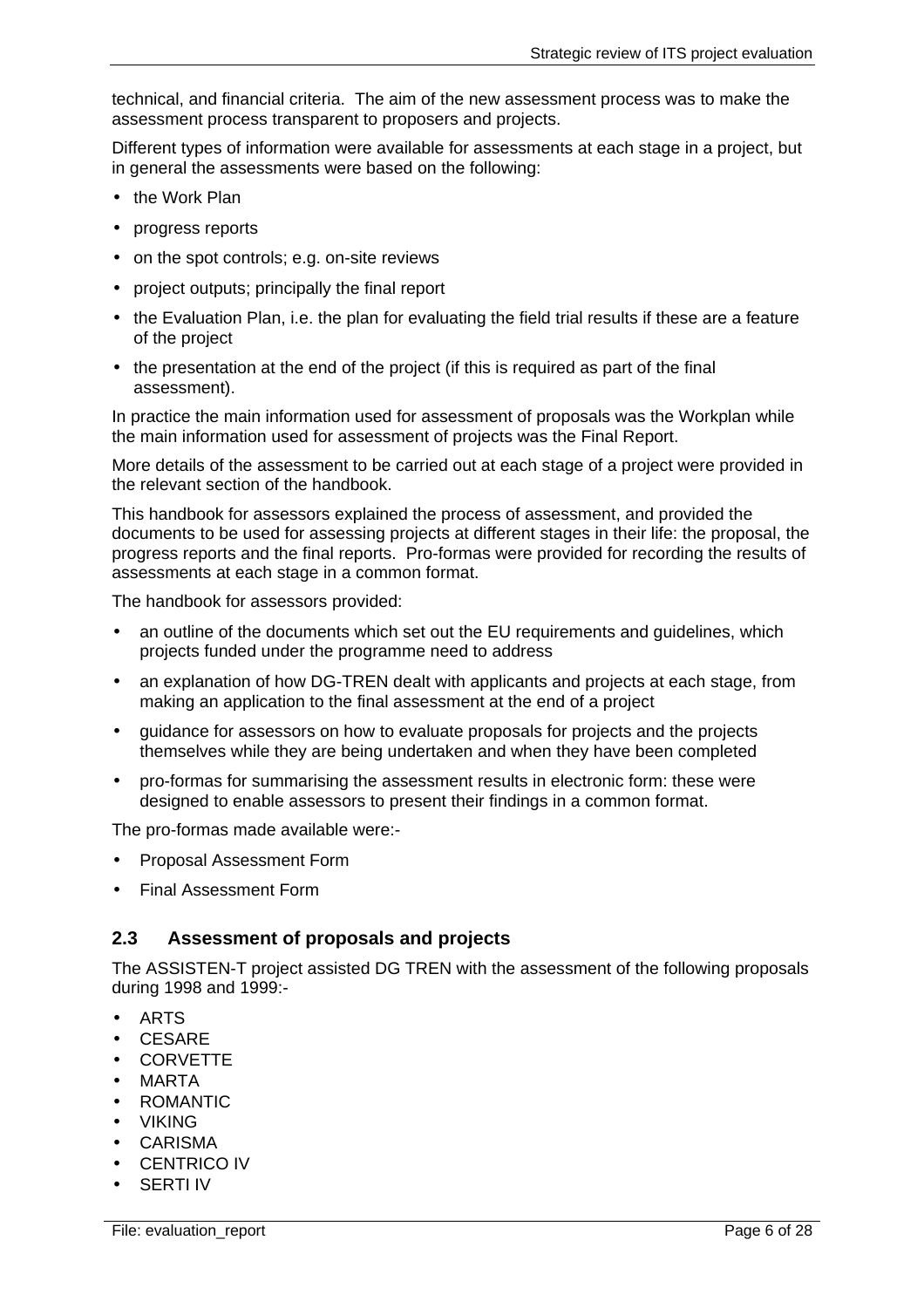• Framework architecture for Intelligent Transport in France

The ASSISTEN-T project assisted the Commission with the assessment of the following completed projects during 1998 and 1999:-

- **ITS City Pioneers**
- SERTI II
- CENTRICO II
- ARTS I
- CORVETTE II
- VIKING II
- Transport Telematics Implementation in the Flemish Region
- ECORTIS

### **2.4 Application of assessment process**

When the ASSISTEN-T came to an end in 1999, it was succeeded by two projects. ASSISTEN-T 2 (Cross Fertilisation) dealt with the support to projects in working together. TEN-TEA continued the work on assessment. The TEN-TEA project began in December 1999. Lessons learned from the assessments undertaken by ASSISTEN-T were applied and some changes made to the assessment forms. The project then planned a major programme of assessments for the proposals for funding in 2000. Eleven projects were assessed between February and March 2000 by a team of four assessors. The following proposals were assessed:-

- ARC-ATLANTIQUE
- ARTISTA
- INSTANT
- URBAN-INTERURBAN
- European Network of ' TRAFFIC CENTRES'
- T.I.S
- ARTS III
- CORVETTE IV
- CENTRICO V
- **SERTIV**
- VIKING IV

Ten completed projects were assessed between February 2000 and July 2001, involving seven assessors. These were:-

- CENTRICO III
- CESARE
- TEL-TEN
- ROMANTIC
- ARTS II
- SERTI III
- VIKING III
- CORVETTE III
- SERTI IV
- CENTRICO IV

An on-site review was conducted of the project SERTI RDS-TMC field trial over a period of four days across four countries in December 1999.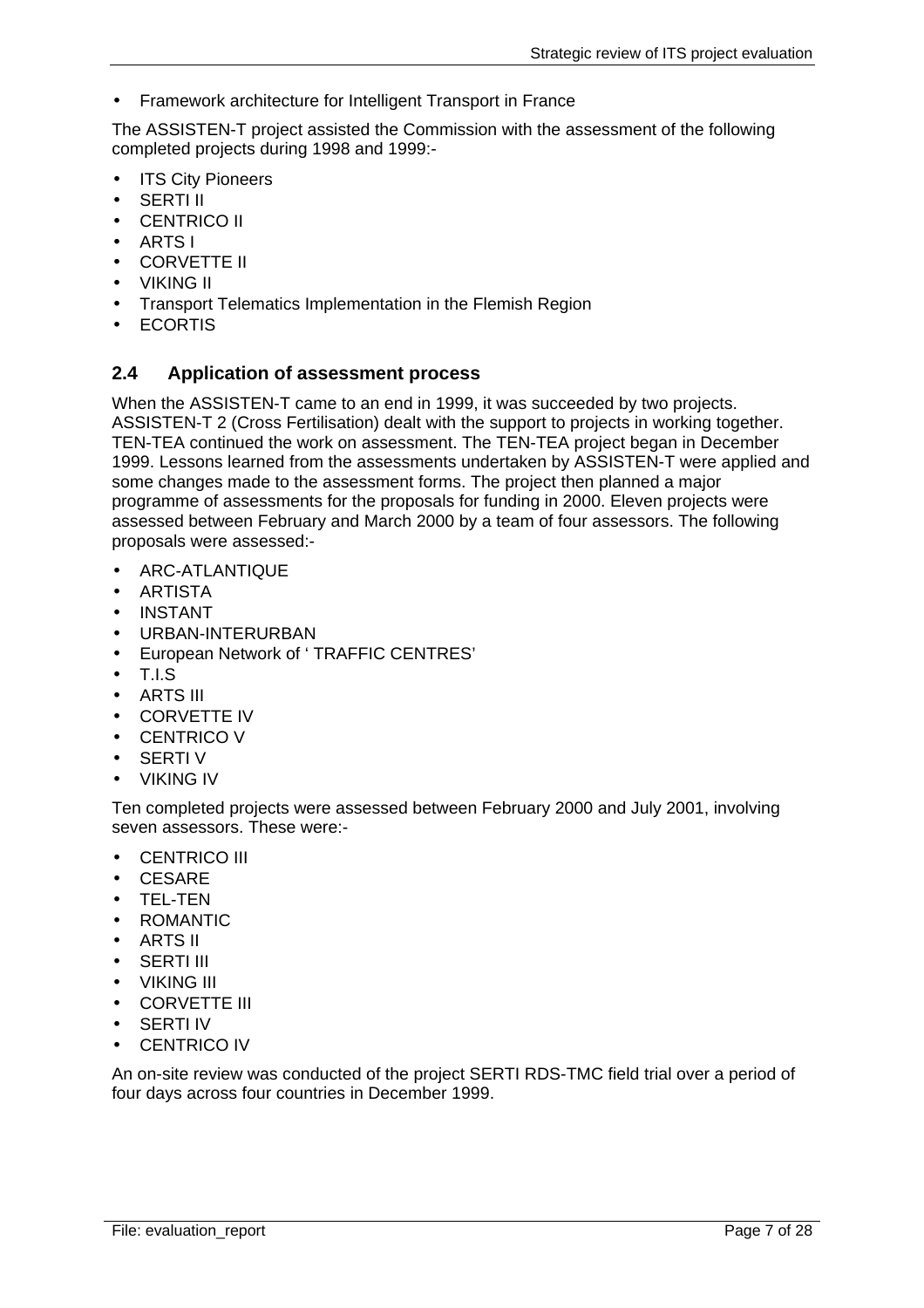## **3. Review of the administrative process for assessing TEN-T Traffic Management projects**

### **3.1 Feedback from the assessment process**

As part of the assessment process, assessors were asked to complete a feedback questionnaire giving comments on the process. This feedback was used to produce a synthesis of lessons learned. A summary of those lessons follows.

### **3.2 Assessment of Proposals for TEN-T Traffic Management Projects**

### **3.2.1 Assessment Process**

The initial process for the assessment was as follows:-

- (a) A panel of independent assessors was selected through discussion with DG TREN. Those assessors met together over a few days in Brussels.
- (b) Each proposal was allocated to two assessors, who initially worked independently to complete an assessment questionnaire.
- (c) Early feedback to the Commission was provided to set the agenda for the meeting with the proposers.
- (d) One of the two assessors was assigned the task of merging the two assessment forms. The original and merged proposals were then moderated and the resulting assessment agreed between the Moderator and the main assessor.
- (e) The completed assessment was then passed to DG TREN who used it as input to a wider consideration of the proposal.

#### **3.2.2 General comments on the proposals**

- (a) The early proposals were rather poor in their understanding of the requirements for Community support. They were written more from a National point of view, with little regard for the European issues.
- (b) Some of the key European requirements, particularly those concerning the demonstration of any ex-ante justification for the investment based on the economic viability of the proposal were generally lacking.
- (c) The provision for monitoring physical progress in the early proposals was weak.
- (d) Environmental issues were not generally addressed in proposals they are probably not very important for ITS implementation but proposals should deal with this issue explicitly

#### **3.2.3 Comments on the assessment process**

- (a) The process of preparing independent assessments, then merging them, then moderating them and finally agreeing the assessment was rather time-consuming.
- (b) The independent assessment related to the quality of the proposal. During the meeting with projects, further questions arose which reflected the past history and previous record of the project. Representatives of the projects were sometimes surprised that the questions raised during the meeting were more significant than they had been led to believe by the nature of the 'first questions.' This may be due to the fact that the assessors were concerned with ensuring that the proposed Work Plan was adequate whereas DGTREN was addressing at this meeting the likelihood that the project would be funded and at what level.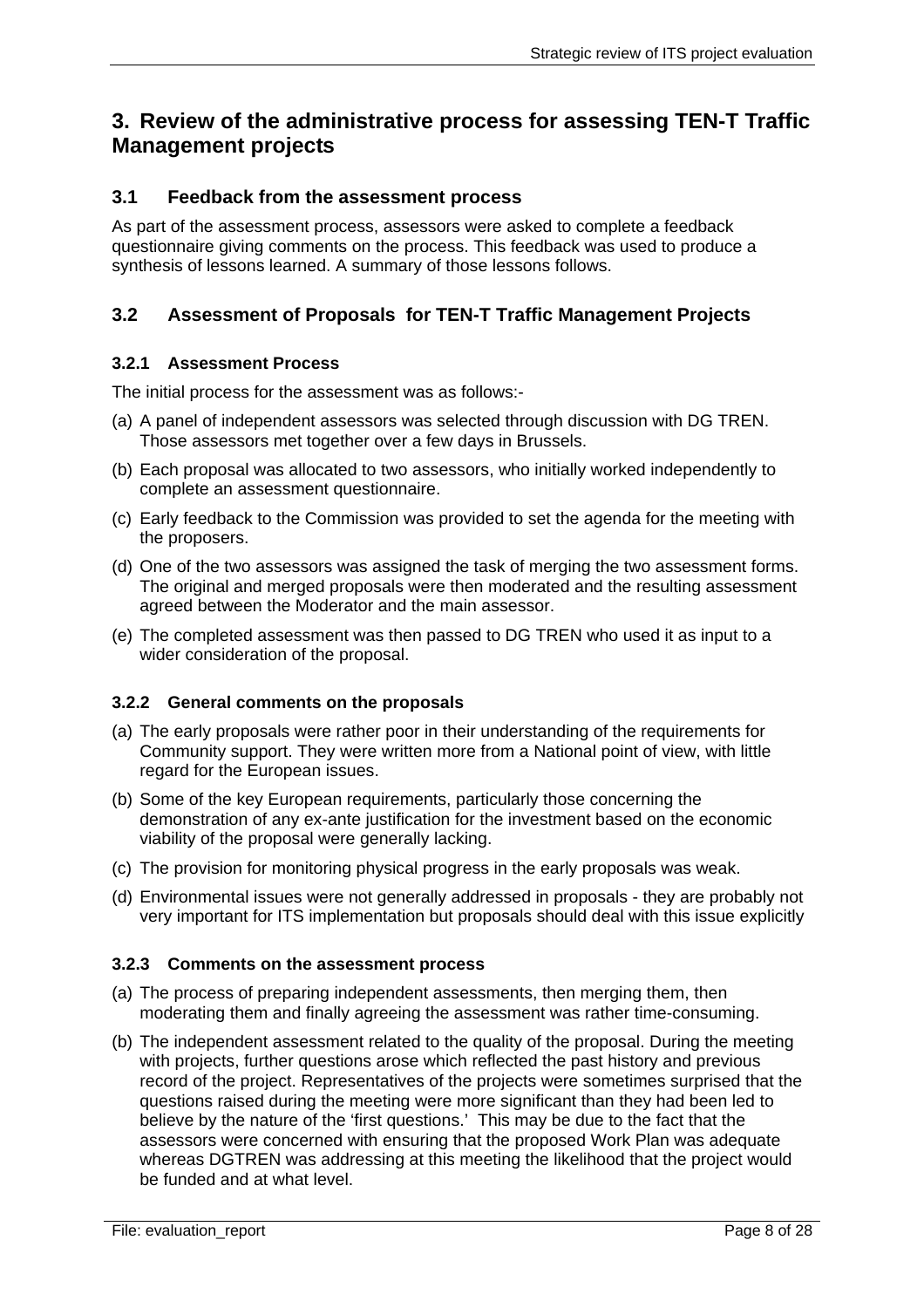(c) The Proposal Assessment Form proved useful. However, it needed to be adapted for each project to handle the wide range of project structures, from those that specified one main activity to over eighty separate activities. It was sometimes difficult for assessors to adjust the available time to the number of activities and to use the assessment form to the best advantage.

### **3.2.4 Recommendations on Assessment of Proposals**

These recommendations were made prior to the MIP development. They were mostly addressed within the new process.

- (a) Applicants need to be made more aware of the requirements for Community support
- (b) More information may be required to assess 'value for money' this should not be difficult for national projects because their smaller scale facilitates a more detailed approach at the application stage.
- (c) It needs to be made clear to applicants that additional questions may be raised at the meeting with DG TREN and that these are as important as questions distilled from the preliminary assessment and sent prior to the meeting.

### **3.3 Assessment of Completed TEN-T Traffic Management Projects**

### **3.3.1 Assessment Process**

- (a) Two external assessors were appointed in discussion with the Commission. One of these was appointed as the lead assessor.
- (b) Before the first assessment day they were provided with copies of the Work Plan (and any revisions to it), any Project Status Reports, Final Report, other relevant project reports, and a glossary of terms, so that they could read them in advance of the assessment.
- (c) Assessors usually spent a day at their place of work completing individual versions of the Final Assessment Form on the basis of the documents provided. Some national and European projects were assessed locally and the assessments were then sent direct to DG TREN without a visit to their offices, further exchanges being conducted electronically.
- (d) For most projects, the assessors travelled to DG TREN's Offices and were briefed by Commission staff on the project, its background and any issues relating to the project. The Assessors worked together on producing a harmonised version of the assessment form, based on the two independent assessments. There was then a discussion with the Commission at the end of the day on the draft harmonised form and a preliminary list of issues to be raised with the project. The final harmonised assessment form was submitted shortly after the visit to Brussels after which the assessors answered any final comments on the assessment form by the Commission and agreed the final list of issues to be raised with the project.
- (e) The Commission wrote to the project listing these issues which required clarification. In some instances, the projects attended a meeting with the Commission, at which they made a presentation of the project and answered the issues raised.
- (f) Where projects made a presentation, one of the assessors spent the rest of the day completing a final assessment form based on the consensus of the individual assessment forms completed on the first assessment day, and on the responses to the issues raised.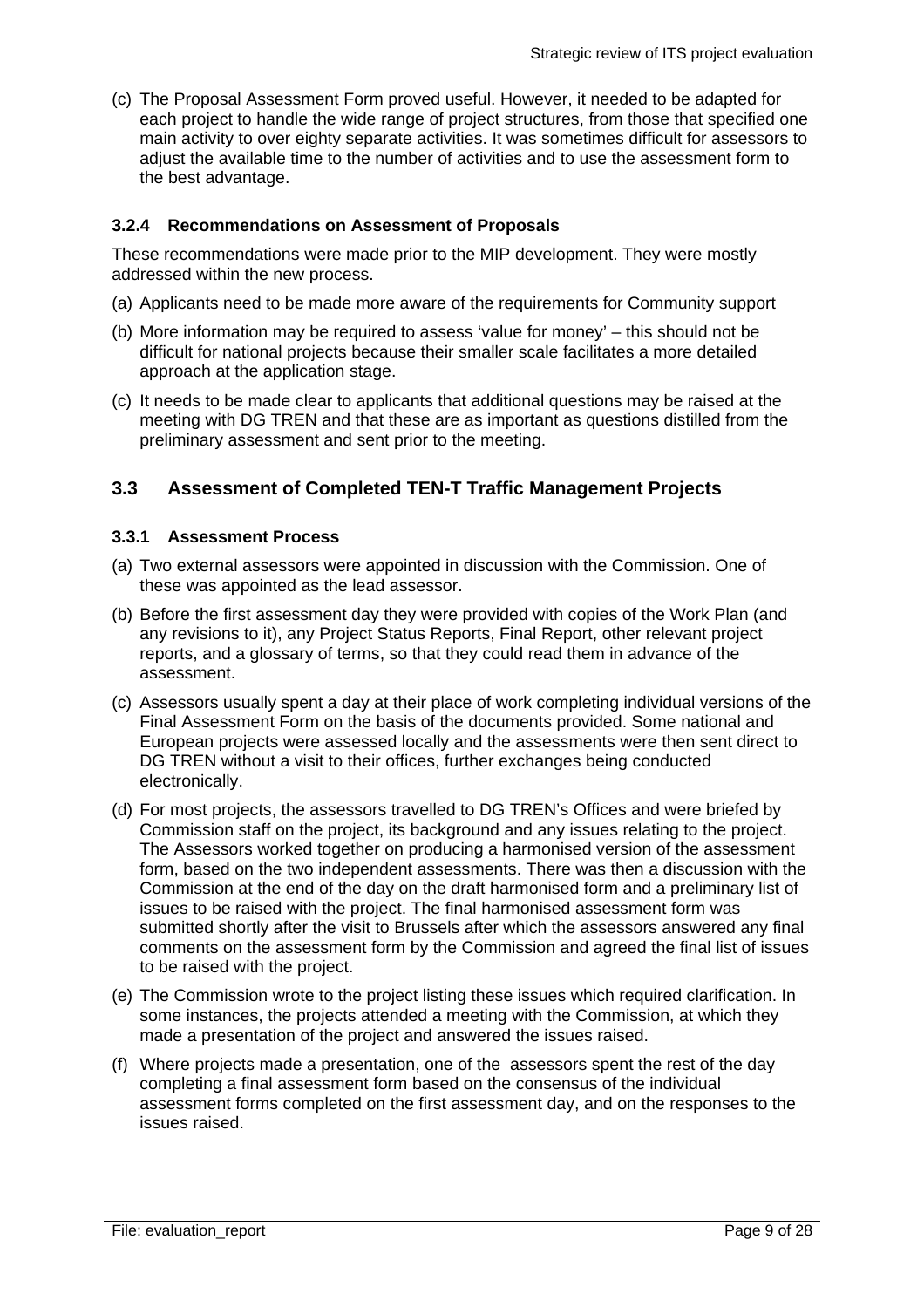### **3.3.2 General comments on the project outputs**

- (a) The amount of material to be assessed was usually extensive. In one case there were over 1000 pages of deliverables. The sets of reports were not in general, well designed or structured; e.g. the main deliverable was the final report but it was often quite difficult to pursue final reporting into a sub-domain deliverable because the Commission often had to request it especially
- (b) Delays in the execution of the agreed work meant that reports were often for a much greater reporting period than originally expected. Reported work overlapped with other work funded under different phases of the project. It was therefore often very difficult to isolate the work done under a particular contract.
- (c) It was fairly usual for projects to shift budgets between sub-activities, resulting in over and under spends. The task of identifying and explaining the differences between the proposed and actual work was onerous for the Euro-regional projects, in view of the large number of tasks. Furthermore, results from projects were often presented in a manner which made it difficult to relate work done to budget and actual cost

In some cases there were few reports in English. Attempts were made to accept reports in various languages, but this placed additional constraints on the assessment process

#### **3.3.3 Comments on the assessment process**

The major projects consisted of a large number of activities. These were reported separately, but were organised in different domains. Assessors were faced with a complex task to understand the structure and achievements of the projects in one day. In order to do this the project outputs need to be highly organised and structured, with information on the proposed work, timescale and budget, together with achievements, timescale and cost. Assessors generally found the task difficult to complete in the time available.

The completed assessment form was quite an unwieldy document, for example, around 45 pages. However, it was necessary to cover numerous activities within the various activity domains. The form appears to be more efficient in use rather than in being read afterwards. However the summary and recommendations provide the key information for the Commission with justification for any adverse comments in the detailed text. As the form is not designed for circulation to projects , this is probably not a major deficiency. It is difficult to envisage how detailed assessments of complex projects can be completed with a simplified assessment form without simplification of the structure of the projects themselves

#### **3.3.4 Recommendations on the assessment of project outputs**

These recommendations were reached prior to the development of the MIP programme. They have all been subsequently addressed within the new programme.

- (a) Reporting phases were complex. For a given project, the assessors might be assessing a proposal for phase 3, while assessing results from Phase 1 and Phase 2 is ongoing. This made it very difficult to judge the progression of the work. Annual reporting and funding would make this process much easier.
- (b) Achievements and Costs are complex to analyse. With overlapping timescales and many different topics being included, it was very difficult to analyse achievements against costs. Costs and achievements could be reported by Domain, sub-domain, country, study/implementation etc. A cost spreadsheet could be used to aid analyse with consistent results.
- (c) The set of documents to be assessed is sometimes unclear. There were often a rather haphazard collection of National reports in different languages, each with different scope and level of detail. The volume of material can often be excessive. Variations in the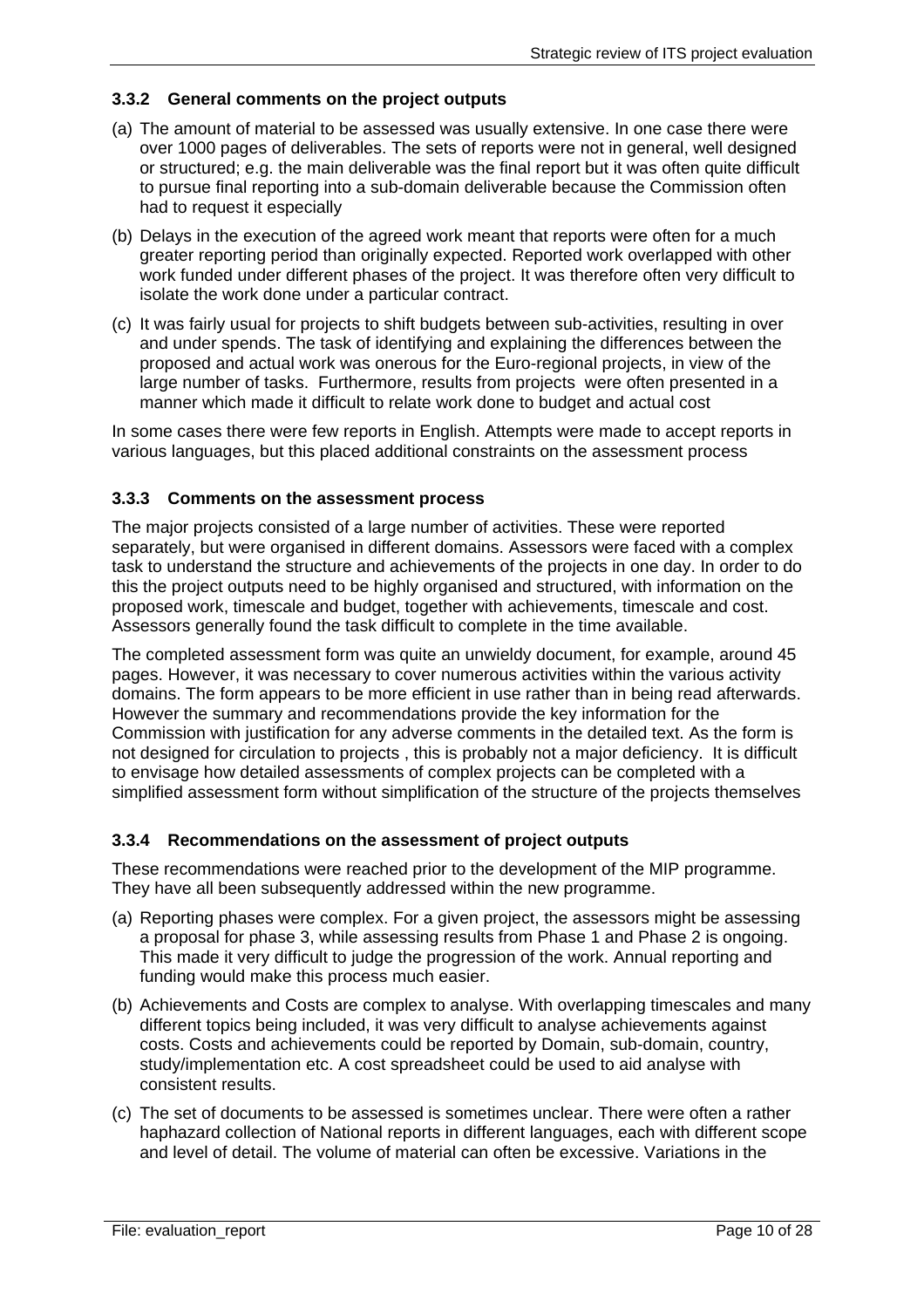organisation of activities increase the complexity of the assessment. Standardised reporting on an agreed set of common activities would aid the assessment

- (d) Evaluation reports designed for wider readership should be encouraged.
- (e) Difficult to report on how a project contributes to programme achievements. Differences in structure and timescales of reporting style make it very difficult to extract summary details of the achievements at project and programme level. Summary reports on common activities in the same style and format would make this easier.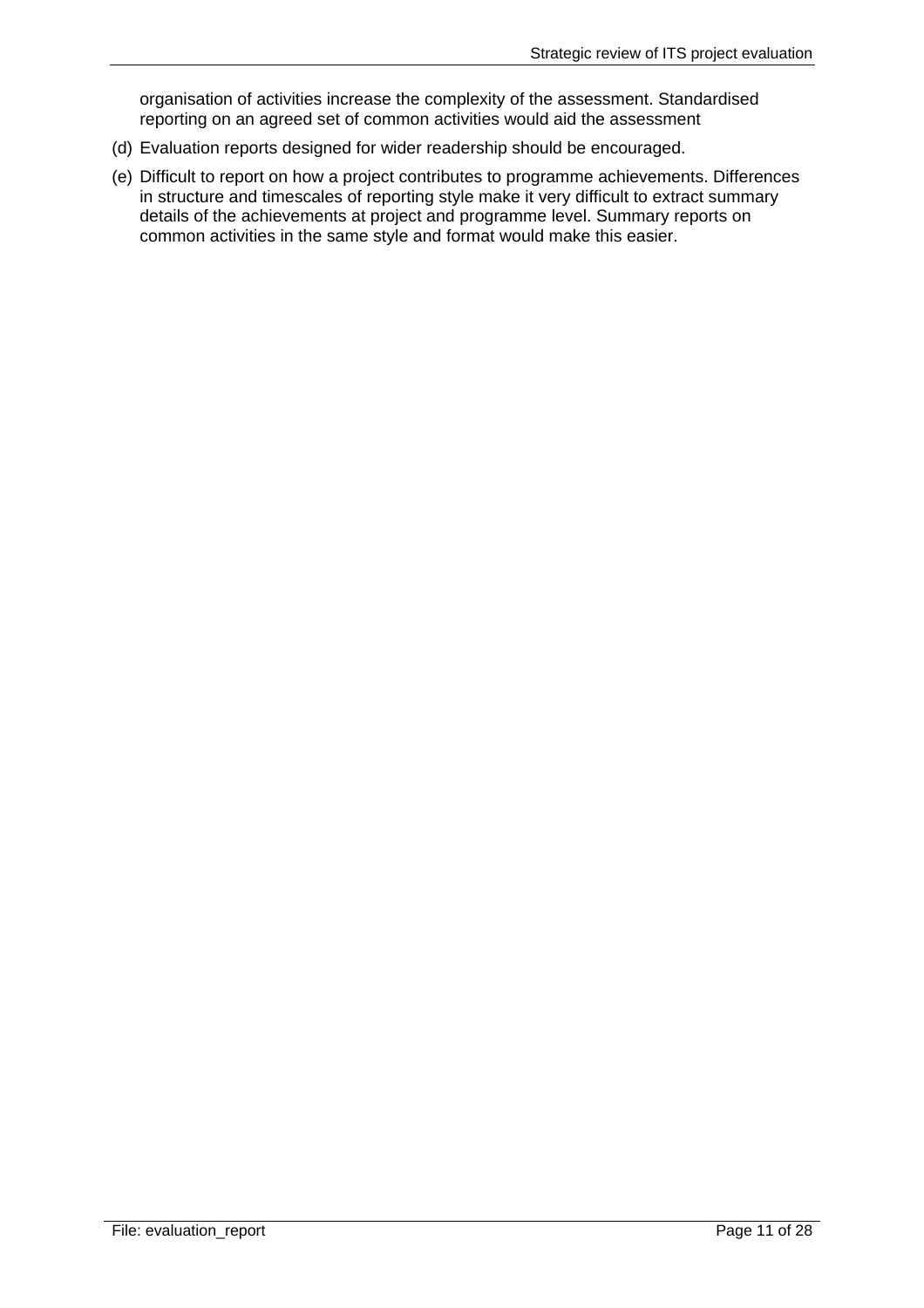## **4. Towards a method for assessing the impact of EU funding and evaluating projects**

### **4.1 Financial analysis**

Between 1995 and 1999, the EU funding in the TEN-T programme amounted to over 93 million Euros. Analysis of the projects in the programme which are 'closed' financially (listed in the table below) shows that the actual financial support amounted to 47.5 m Euros, compared with a budget of 49.9 m Euros, (a difference of 4.8%), indicating that the projects have been effective in completing the planned work programme.

| year              | <b>Start Memb</b><br>er<br><b>State</b> | <b>TITLE</b>                                                                                                                           | <b>Actual EC</b><br><b>Support</b><br>(M Euros) | Planned<br>ЕC<br>Support<br>(M Euros) | <b>Difference</b><br>(M Euros) | %<br>difference |
|-------------------|-----------------------------------------|----------------------------------------------------------------------------------------------------------------------------------------|-------------------------------------------------|---------------------------------------|--------------------------------|-----------------|
| 1995 <sub>B</sub> |                                         | Study for the creation of a traffic information and control centre in Belgium/<br>Walloon region                                       | 0.500                                           | 0.500                                 |                                |                 |
| 1995 <sub>B</sub> |                                         | Study on the transport telematics implementation project in<br>Belgium/Flemish region (Data Exchange and organisation and RDS/TMC)     | 0.500                                           | 0.500                                 |                                |                 |
| 1995 DE           |                                         | Study on the up-grading of RDS/TMC in Germany                                                                                          | 0.097                                           | 0.110                                 | 0.013                          | 11.8%           |
| 1995 ES           |                                         | Study on the completion of Traffic Info Centres Network in Spain                                                                       | 0.180                                           | 0.180                                 |                                |                 |
| 1995 ES           |                                         | Completing the network of regional Traffic Management Centers(Project)                                                                 | 0.740                                           | 0.740                                 |                                |                 |
| 1995 ES           |                                         | Study on the demonstration of RDS/TMC service in Madrid area                                                                           | 0.068                                           | 0.135                                 | 0.067                          | 50.0%           |
| 1995 ES           |                                         | Demonstration of RDS/TMC on accesses to Madrid (Project)                                                                               | 0.164                                           | 0.410                                 | 0.246                          | 60.0%           |
| 1995 ES           |                                         | Study on implementation of RDS/TMC on Spanish part of TERN                                                                             | 0.093                                           | 0.185                                 | 0.093                          | 50.0%           |
| 1995 ES           |                                         | Installation of advanced signalling and management systems on the M-40<br>ring motorway around Madrid (Project)                        | 1.700                                           | 1.700                                 |                                |                 |
|                   | 1995 EUR                                | Study on the Harmonisation of levels of services and organisational<br>measures (road traffic management)                              | 0.261                                           | 0.500                                 | 0.239                          | 47.8%           |
|                   | 1995 EUR                                | Study on the European coordination for the implementation of RDS-TMC<br><b>Traffic information services</b>                            | 3.680                                           | 3.680                                 |                                |                 |
|                   | 1995 EUR                                | Feasibility study on the European Data Exchange Network between traffic<br>information centres on the transEuropean Road Network(EDEN) | 0.345                                           | 0.400                                 | 0.055                          | 13.8%           |
|                   | 1995 EUR                                | Study on the Central European Road Telematics Implementation<br>Concertation (CENTRICO)                                                | 0.376                                           | 0.400                                 | 0.024                          | 6.0%            |
|                   | 1995 EUR                                | Study on the South Europe Road Telematics Implementation (SERTI)                                                                       | 0.400                                           | 0.400                                 |                                |                 |
| 1995 F            |                                         | Study on the national integration of the European guidelines for traffic<br>monitoring in France                                       | 0.470                                           | 0.470                                 |                                |                 |
| 1995 F            |                                         | Implementation of the National Traffic Management Master Plan (project)                                                                | 2.480                                           | 2.480                                 |                                |                 |
| 1995 IT           |                                         | Study on the RDS/TMC traffic information service on TERN in Italy                                                                      | 0.930                                           | 0.930                                 |                                |                 |
| 1995 LUX          |                                         | Integrated Control and Information System for the Motorways of the Grand<br>Duche of Luxembourg                                        | 0.300                                           | 0.300                                 |                                |                 |
| 1995 NL           |                                         | Study on the Traffic Management on the TERN in the Netherlands                                                                         | 0.050                                           | 0.050                                 |                                |                 |
| 1995 NL           |                                         | Traffic Management on the TERN in the Netherlands                                                                                      | 0.268                                           | 0.268                                 |                                |                 |
| 1995 <sub>P</sub> |                                         | Study on the Control and information road traffic system on the<br>Portuguese trans European Road network                              | 0.350                                           | 0.350                                 |                                |                 |
| 1995 SF           |                                         | Study on Traffic management systems on TERN in Finland                                                                                 | 0.454                                           | 0.454                                 |                                |                 |
| 1996 <sub>B</sub> |                                         | EU study for RADEF (Road Administration Exchange) (B coordinates)                                                                      | 0.415                                           | 0.415                                 |                                |                 |
| 1996 DE           |                                         | Cross Border Route Guidance System Nuremberg - Prague / Linz -<br>Prague study                                                         | 0.450                                           | 0.450                                 |                                |                 |
| 1996 DK           |                                         | Studies for Traffic Management on the motorway link to Oresund                                                                         | 0.500                                           | 0.500                                 |                                |                 |
| 1996 ES           |                                         | Completing the network of Traffic Managment Centres in Spain                                                                           | 0.836                                           | 0.855                                 | 0.019                          | 2.2%            |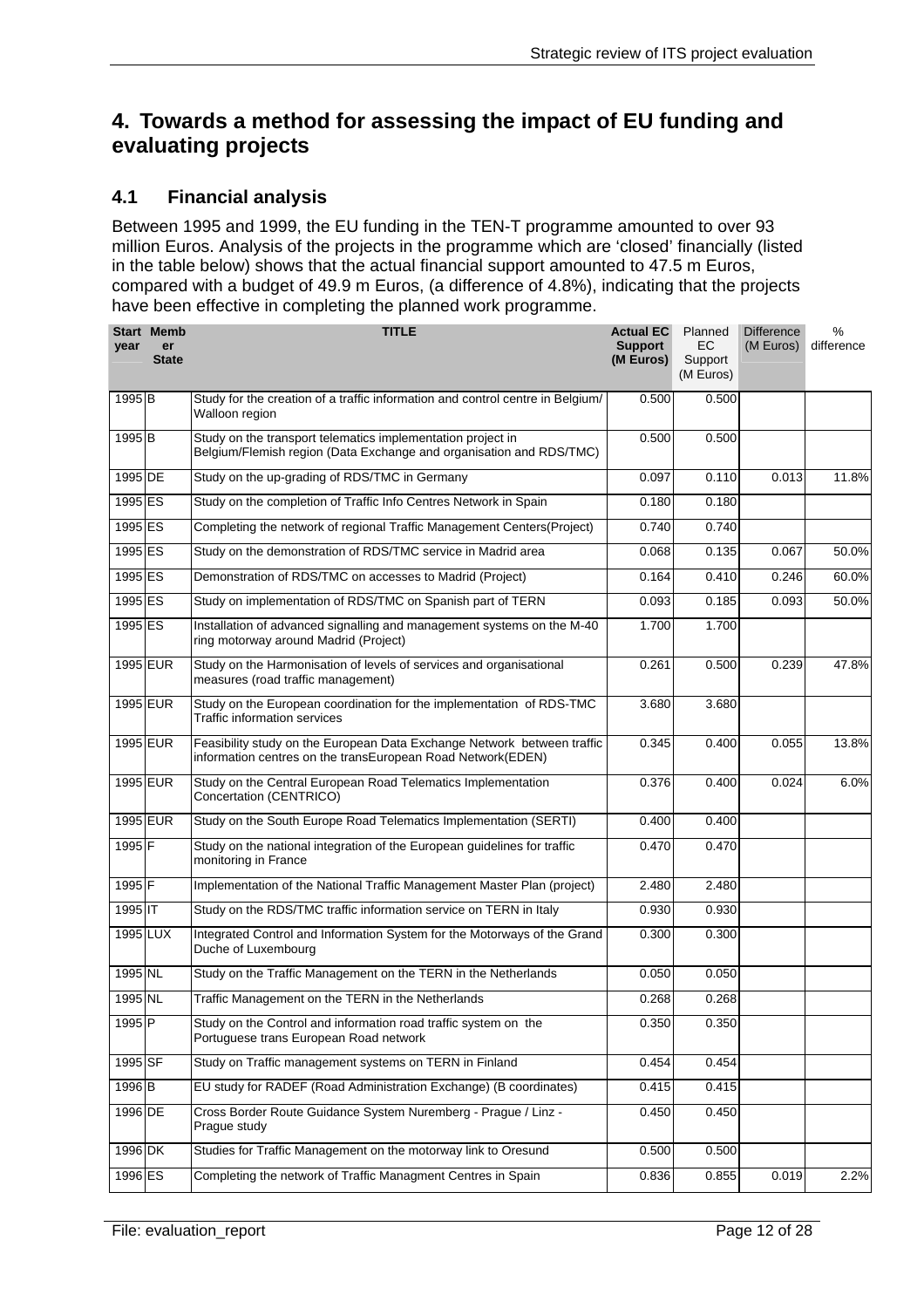| year    | <b>Start Memb</b><br>er<br><b>State</b> | <b>TITLE</b>                                                                                                                                                                                                                    | <b>Actual EC</b><br><b>Support</b><br>(M Euros) | Planned<br><b>EC</b><br>Support<br>(M Euros) | <b>Difference</b><br>(M Euros) | ℅<br>difference |
|---------|-----------------------------------------|---------------------------------------------------------------------------------------------------------------------------------------------------------------------------------------------------------------------------------|-------------------------------------------------|----------------------------------------------|--------------------------------|-----------------|
|         | 1996 EUR                                | Study on ITS City Pioneers (Ertico)                                                                                                                                                                                             | 0.500                                           | 0.500                                        |                                |                 |
|         | 1996 EUR                                | Study on traffic management and information services in the Central<br>European area (CENTRICO) (B,NL,D,F)                                                                                                                      | 5.286                                           | 5.286                                        |                                |                 |
|         | 1996 EUR                                | Implementation of traffic management and information services in the<br>Central European area (CENTRICO) (B,NL,D,F)                                                                                                             | 2.088                                           | 2.161                                        | 0.073                          | 3.4%            |
|         | 1996 EUR                                | Study on traffic management and information services on the TERN in the<br>SERTI area (D, F, I, E)                                                                                                                              | 2.534                                           | 3.283                                        | 0.749                          | 22.8%           |
|         | 1996 EUR                                | Implementation of traffic management and information services on the<br>TERN in the SERTI area (D, F, I, E)                                                                                                                     | 0.145                                           | 0.221                                        | 0.076                          | 34.4%           |
|         | 1996 EUR                                | VIKING-Study for coordinated road traffic management implementation in<br>Northern Europe (D, DK, SW, SU)                                                                                                                       | 0.875                                           | 0.875                                        |                                |                 |
|         | 1996 EUR                                | CORVETTE-Study for the coordination and validation of the deployment of<br>advanced transport telematic systems in alpine areas (D, A, I)                                                                                       | 0.600                                           | 0.600                                        |                                |                 |
| 1996 F  |                                         | Implementation of the National Traffic Management Master Plan (SDER)                                                                                                                                                            | 2.500                                           | 2.500                                        |                                |                 |
| 1996 IT |                                         | Demonstration and installation of RDS-TMC information services on the<br>TERN in the Northern part of Italy.                                                                                                                    | 0.500                                           | 0.500                                        |                                |                 |
| 1996 SF |                                         | Implementation of Traffic Management systems for TERN in Finland                                                                                                                                                                | 0.208                                           | 0.208                                        |                                |                 |
| 1996 SF |                                         | Studies for Traffic Management systems for TERN                                                                                                                                                                                 | 0.500                                           | 0.500                                        |                                |                 |
| 1996 SW |                                         | Studies for Swedish access routes to Øresund                                                                                                                                                                                    | 3.500                                           | 3.500                                        |                                |                 |
| 1996 UK |                                         | Study on ROADLINK Network - Real Time Traffic Information                                                                                                                                                                       | 0.300                                           | 0.300                                        |                                |                 |
| 1997    | <b>EUR</b>                              | VIKING - Phase II (implementation)                                                                                                                                                                                              | 0.969                                           | 1.190                                        | 0.221                          | 18.6%           |
| 1997    | <b>EUR</b>                              | VIKING - Study                                                                                                                                                                                                                  | 5.257                                           | 5.460                                        | 0.203                          | 3.7%            |
| 1997    | <b>EUR</b>                              | ARTS - Advanced Road Telematics in the South West (Study)                                                                                                                                                                       | 1.100                                           | 1.100                                        |                                |                 |
| 1997    | <b>EUR</b>                              | ARTS - Advanced Road Telematics in the South West (Implementation)<br>Europe                                                                                                                                                    | 0.585                                           | 0.630                                        | 0.044                          | 7.1%            |
| 1997    | <b>EUR</b>                              | <b>CORVETTE Phase 2 (implementation)</b>                                                                                                                                                                                        | 1.000                                           | 1.000                                        |                                |                 |
| 1997    | <b>EUR</b>                              | CORVETTE Phase 2 (study)                                                                                                                                                                                                        | 1.287                                           | 1.350                                        | 0.063                          | 4.7%            |
| 1998    | <b>EUR</b>                              | Common EFC System for an ASECAP Road-tolling European service<br>(CESARE)                                                                                                                                                       | 0.400                                           | 0.400                                        |                                |                 |
| 1998    | <b>EUR</b>                              | MARTA (Motorway Application for Road Traffic Advisor); European<br>platform for the co-ordination of projects dealing with the use of the<br>Dedicated Short Range Communications standard for traffic information<br>purposes. | 0.8                                             | 1.0                                          | 0.2                            | 20%             |
|         |                                         | <b>TOTAL</b>                                                                                                                                                                                                                    | 47.541                                          | 49.926                                       | 2.385                          | 4.8%            |

### **4.2 Towards a deployment plan**

Although the financial performance of the projects provides one indicator of their effectiveness, their performance in achieving ITS deployment on the TERN provides a more accurate indicator of their impact. Using this approach, project impacts would be assessed by comparing their achievements against a plan for European ITS deployment.

In the absence of a European ITS deployment plan, discussions with DG-TREN on how to proceed with assessing impacts led to a decision to work on the development of a deployment plan.

It was agreed that the best way of achieving this would be to work with the Member States to identify current and planned initiatives for deployment of ITS on the European road network. The DG-TREN ASSISTEN-T 2 project was already working with the Expert Group, so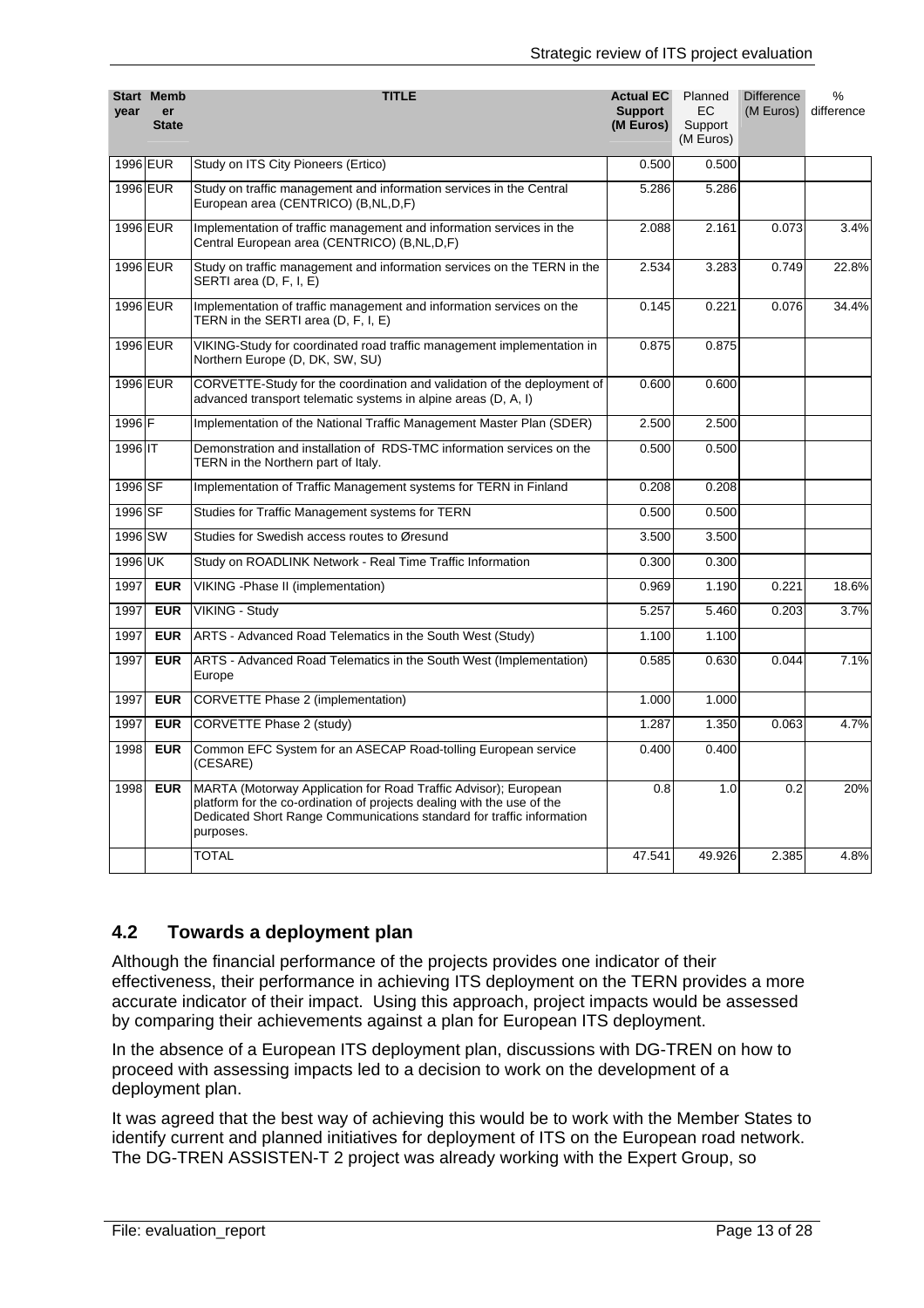through ASSISTEN-T 2, information was collected from Member States via the Expert Group.

It was agreed that the work on impacts of TEN-T support in the TEN-TEA project would focus on developing an actual deployment plan, based on this information from Member States collected by the ASSISTEN-T 2 project. It was agreed with DG-TREN that this deployment plan would take the form of an interactive 'PowerPoint' presentation that would be accessible and easy to use in high level presentations.

The TEN-TEA team consulted projects about the preparation of this presentation through the Expert Group and Member States, and this led to bi-lateral interactions between TEN-TEA and Member State representatives, rather than with individual projects. The advantage of this approach was that it enabled the presentation to cover all relevant initiatives in Member States, not just those funded under the TEN-T programme.

The presentation was revised in response to consultation with Member States, and issued to Member States. The presentation is map-based, and provides a valuable resource for the EC and Member States. Several Member States have used it to improve the understanding of ITS and the nature of investment, at a high level.

The following maps illustrate how the presentation depicts the development of traffic centres and data exchange systems for sharing information between centres.

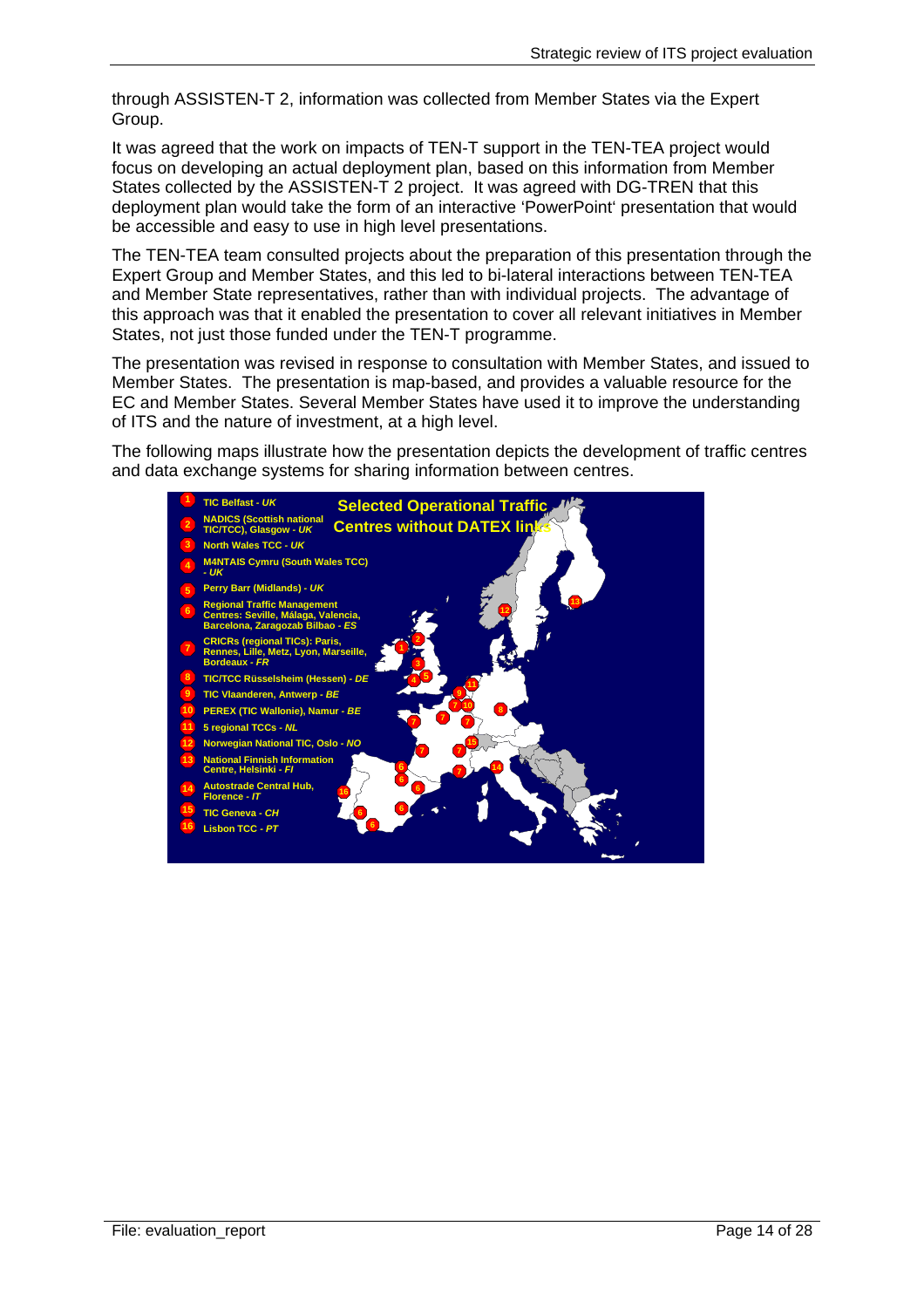



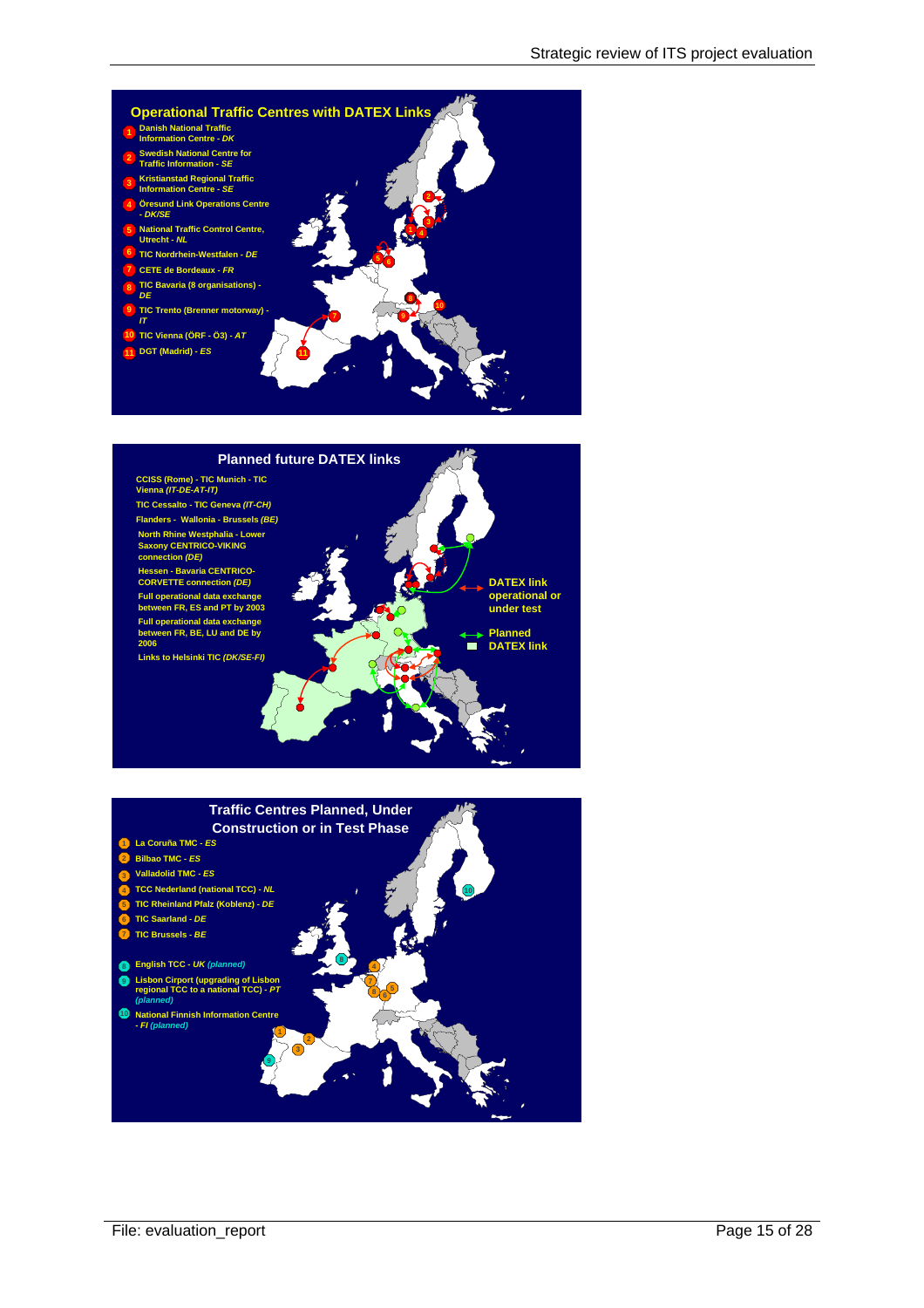### **4.3 Analysis of impacts**

The analysis of impacts involved identifying the ITS systems that had been deployed. Rather than carrying out a systematic analysis of projects, the analysis focused on information provided by Member States as part of the process of identifying the deployment plan.

The following factors were identified as potentially improving the services offered:

- Improved rate of ITS development
- Investment in systems and data communications
- Cross-border agreements have been signed or implemented
- Systems for network monitoring are operational (along the TERN)
- Traffic Management Plans have been agreed
- Traffic Management systems have been implemented
- Information Services are available (RDS-TMC)
- Impacts on traffic efficiency have been measured

These factors represent a progression in the deployment of ITS services. The minimum impact of the programme that might be expected is that it would improve the rate of investment in ITS. The next stage would be investment in underlying systems and communications to support services. As further progress towards deployment of services is achieved, agreements and systems are implemented, traffic management plans are formed, traffic management systems are implemented, information services are available, impacts are measured, and finally, technologies and services are refined.

Activities in Member States were identified in these areas, and examples are listed in the following sections.

#### **4.3.1 Improved rate of ITS development**

• The examples listed in the sub-sections below show that ITS systems and services are being developed and implemented on the TERN, and that the rate of ITS development has improved.

#### **4.3.2 Investment in systems and data communications**

- Initially, investment focused on systems and data communications, which formed the basis for the services that are now being implemented.
- In the Euro-Regional projects, studies have been performed to identify the current status (quality) of monitoring on the TERN within specific regions. The outcomes are being used to prepare planning for upgrading the quality level of monitoring up to an acceptable level, throughout the TERN, especially on international corridors. In particular, the various partners in the VIKING project have made substantial progress towards a common approach to monitoring systems.

#### **4.3.3 Cross-border agreements have been signed or implemented**

• The development of a network of Traffic Centres and Data Exchange between them is a priority action in all five Euro-Regional projects, i.e. CENTRICO, VIKING, CORVETTE, SERTI and ARTS. Numerous Data Exchange (DATEX) "nodes" are being implemented and a large number are planned.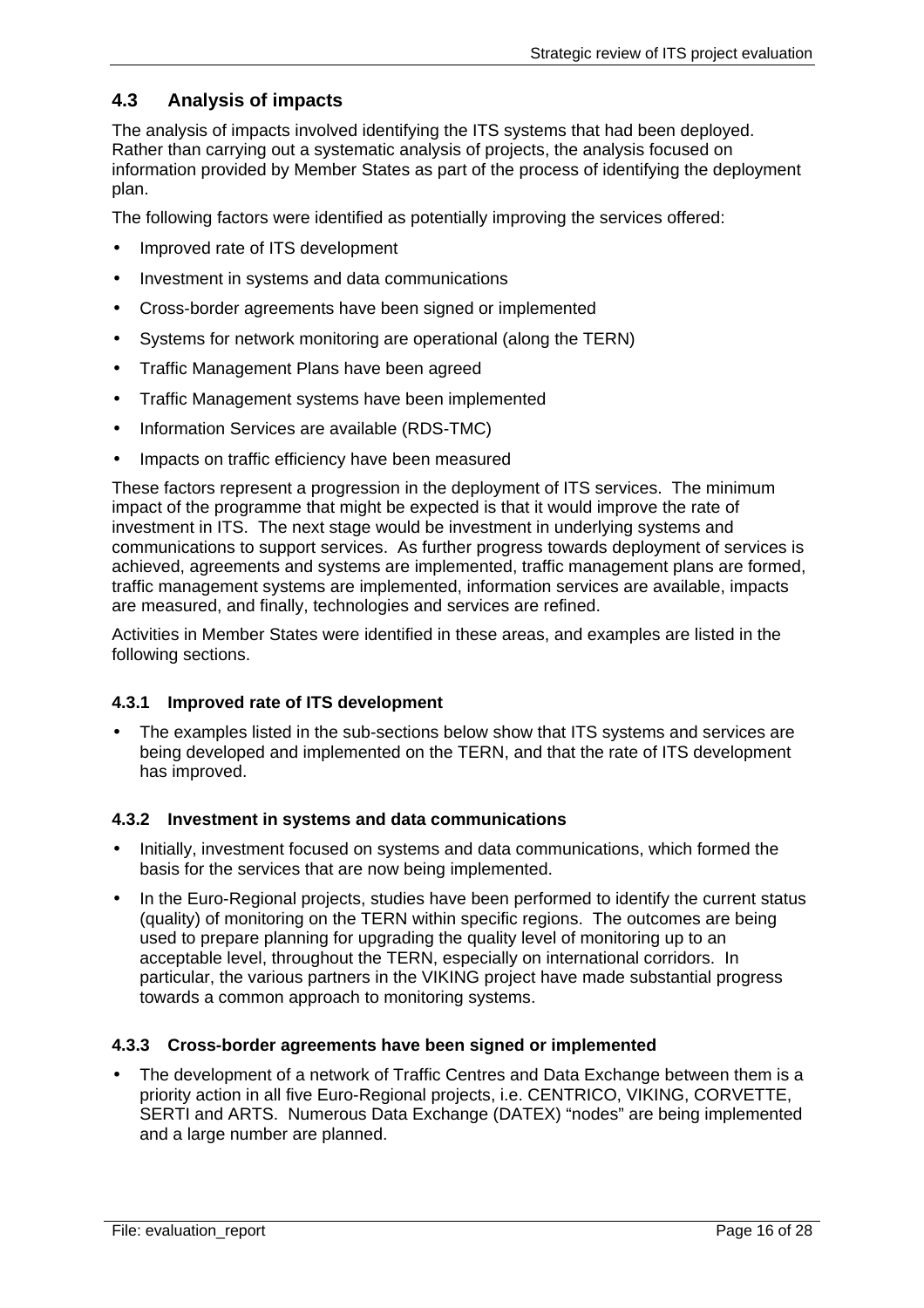- To assist new service providers and provide greater coherence across Europe, work is on-going to enhance data exchange agreements, providing standard user filtering and profiles, and develop agreed testing and certification methodologies.
- Work within the CESARE, MANS and CARDME projects has defined similar approaches to a common interoperable EFC application which could be supported by all operators throughout Europe. The Nordic countries are working together on a common Electronic Fee Collection (EFC) service. The Motorway Operators are developing the specification and associated contractual framework for a European inter-operable EFC service.

### **4.3.4 Systems for network monitoring are operational (along the TERN)**

- Weather monitoring and forecast systems have been installed on the TERN in several regions.
- Portugal has implemented traffic monitoring infrastructure in Lisbon and further implementation is planned for the Oporto area
- Denmark has invested approximately 4.5 million Euro for monitoring of traffic, and 4.5 million Euro for weather monitoring.

### **4.3.5 Traffic Management Plans have been agreed**

• Rerouting plans have been developed on international corridors including: Eindhoven-Köln (pilot is running), Rotterdam-Antwerp (pilot started in December 1999), Arnhem-Oberhausen (pilot to start in mid 2000).

#### **4.3.6 Traffic Management systems have been implemented**

- A new re-routing sign has been developed by CENTRICO. This is already used in rerouting pilots. A procedure has been started to receive commitment of the road authorities in the participating countries and of the other Euro-regional projects. The aim is to have the sign adopted by all West European countries.
- Major programmes are being implemented by French motorway companies: e.g. on main corridors such as A7 Vallée du Rhone, A 1 Paris Bruxelles, A31 Sillon Mosellan, A10 Paris Bordeaux, A 11 Paris Nantes, A 13 Paris Rouen Caen, A 63 Bordeaux Bayonne , Biarritz, A8 A 9 Arc Méditerranéen,
- A programme for equipping federal highways in Germany with dynamic traffic control installations has been carried out between 1996 and 2001. The length of motorway sections equipped with traffic control installations now amounts to more than 600 km. In addition, there are already nearly 1,550 km of motorways with variable direction signs and about 7 traffic control centres have been built.
- There is an Incident detection pilot study on the N7 in Ireland. The National Roads Authority is currently checking the feasibility of incident detection, congestion management, re-routing advice using a system of traffic loops connected to VMS signs.
- In the Netherlands a vast Incident Management system has been implemented, covering almost the complete motorway network. Call centres for private car incidents as well as for truck incidents are integrated in national call centres. The major aim is to increase safety by minimising the time required for handling the incident and therefore restoring normal traffic flow.
- After several failures due to political pressure, the Netherlands intend to implement an Electronic Fee Collection system in 2002, called 'Rekening Rijden'. This is a demand management measure for the most congested areas. It will be a full speed drive-through system without space consuming toll plazas.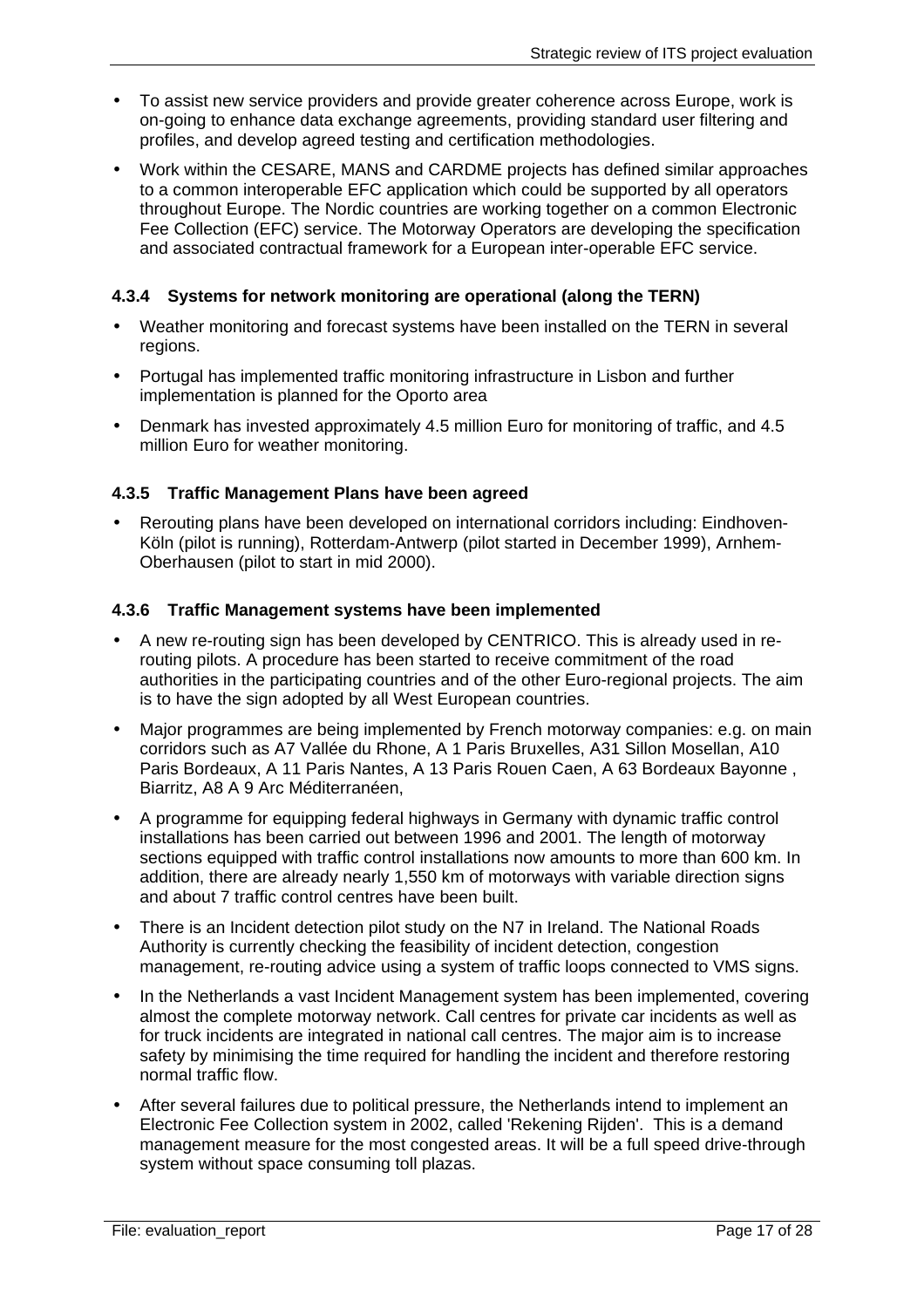• Up-to-date Traffic Control Centres have been installed in Spain, Portugal, Luxembourg, the Netherlands and Finland. Many existing traffic centres are being up-graded in Germany, Italy and France.

### **4.3.7 Information services are available (e.g. RDS-TMC)**

Many activities have focused on the deployment of information services throughout the various projects:

- VMS have been implemented for on-trip information in the Lisbon area. The signs will be up-graded in future with pictograms. Portugal will generally focus on the implementation of more VMS on the road network in the near future.
- A project on multi-modal traffic information system is being proposed by both NRA in Republic of Ireland and DoE of Northern Ireland.
- Finland's real time traffic information service on the Internet is used widely for traffic information by radio stations. Internet based information service will be utilised indirectly and increasingly in the future also for on-trip information services.

RDS-TMC services are now wide spread:

- TMC Services for general traffic messages are available in most European countries, including some free public services as well as fee-based commercial services. The free ALERT services, for example, form a network covering nearly all of Europe. Each service is specifically linked to a country where it can cover the entire area or specific regions of that country.
- TMC coverage currently exists in Spain, France, Switzerland, the UK, the Netherlands, Germany, Sweden, Finland and Denmark, as well as the Flanders region of Belgium and northern Italy. There are plans for coverage to be extended to Portugal, the Czech Republic, Austria, Hungary and the rest of Italy. By agreement, national and international service providers broadcast cross-border messages for long-distance and international drivers.



**European RDS-TMC service coverage (Source: ERTICO-lead TMC Forum 2001)**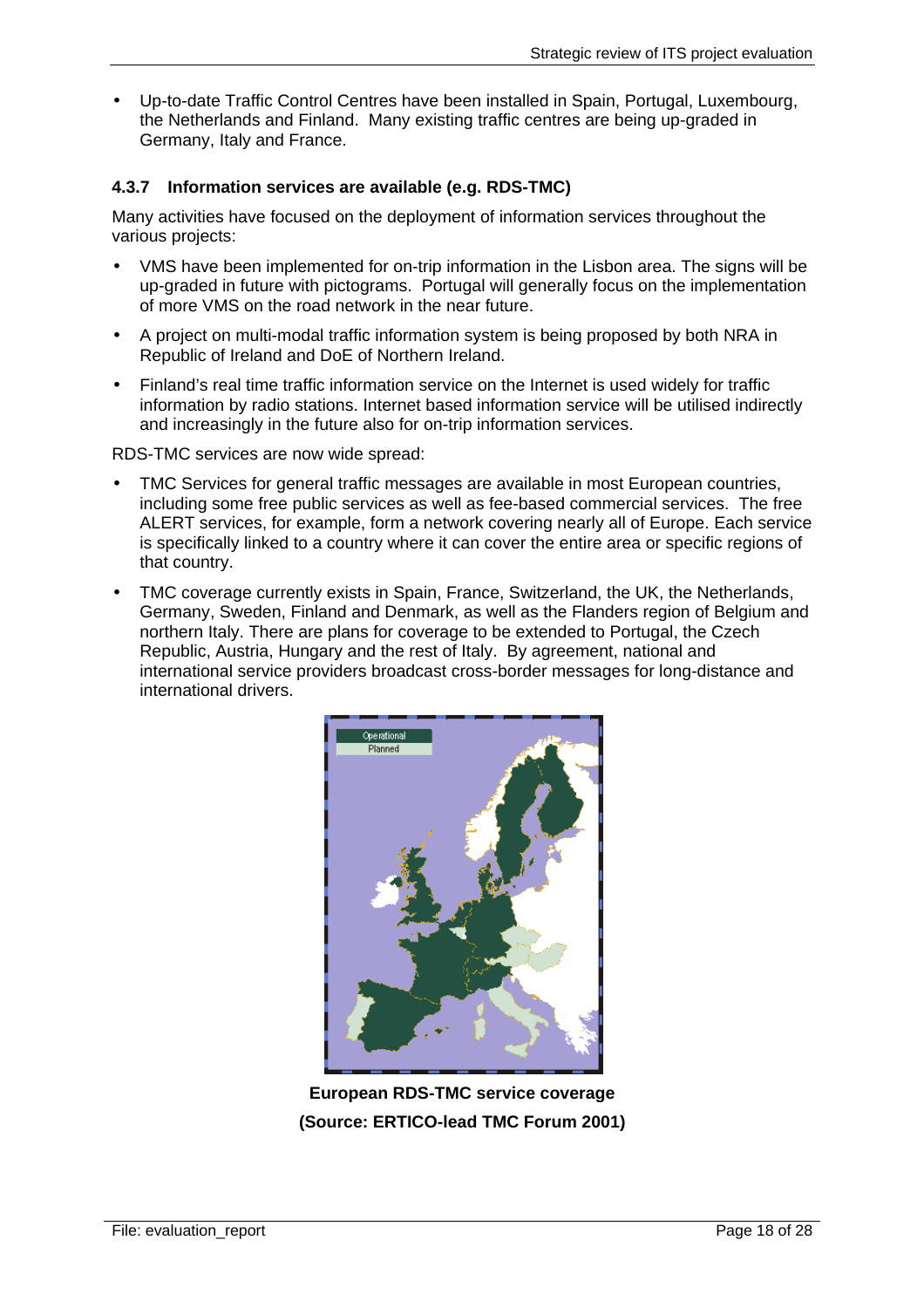- RDS-TMC service is now available in the whole of Finland but very few receivers for RDS-TMC exist in vehicles. In the near future, Finnra will maintain the RDS-TMC service and follow the development of various receivers.
- In Denmark there has been an investment of 1.5 million Euro for development of the traffic information centre and RDS-TMC.

### **4.3.8 Impacts on traffic efficiency have been measured**

The emphasis in the programme has been on investment in systems and services. Analysis of the activities in the programme has highlighted the fact that assessment of benefits at the European level has been limited, although benefits have in some cases been assessed at a national level.

### **4.4 Conclusions and recommendations**

From this analysis of the state of ITS deployment on the TERN, the following conclusions were drawn:

- Despite considerable investment, relatively few information services were actually operational.
- Evaluation was becoming more important as an issue for ITS deployment, but the programme had not advanced sufficiently for evaluation to be carried out.
- The emphasis up to this point had been on the investment in underlying systems, rather than on pan-European services.

These conclusions led to the recommendation for the MIP that the key objective should be to stimulate a harmonised and synchronised deployment of ITS systems and services on the TERN.

Assessment of the completed projects has focussed on comparing actual expenditure against planned expenditure in the work plans. Benefits of the systems and services have accrued in terms of improving the efficiency and operation of the road network at a national level. With the emphasis of the MIP programme on harmonised and synchronised deployment of ITS systems and services, benefits at a European level will be seen in the use of services by European citizens. A framework is therefore required for evaluating these benefits.

Initial work on the framework began in the STREETWISE project through a workshop for the MIP projects, for which the TEN-TEA project provided assistance. This has led to work in STREETWISE to develop a management structure for supporting evaluation activities across the MIP projects.

The DG-TREN support project that will follow after the end of TEN-TEA, will take this work forward through a group of European evaluation experts. This will develop and implement an agreed evaluation framework supporting the MIP, develop an Evaluation Action Plan to be carried out in conjunction with the MIP projects, and assist the European Commission in the process of stimulating the evaluation tasks within the projects.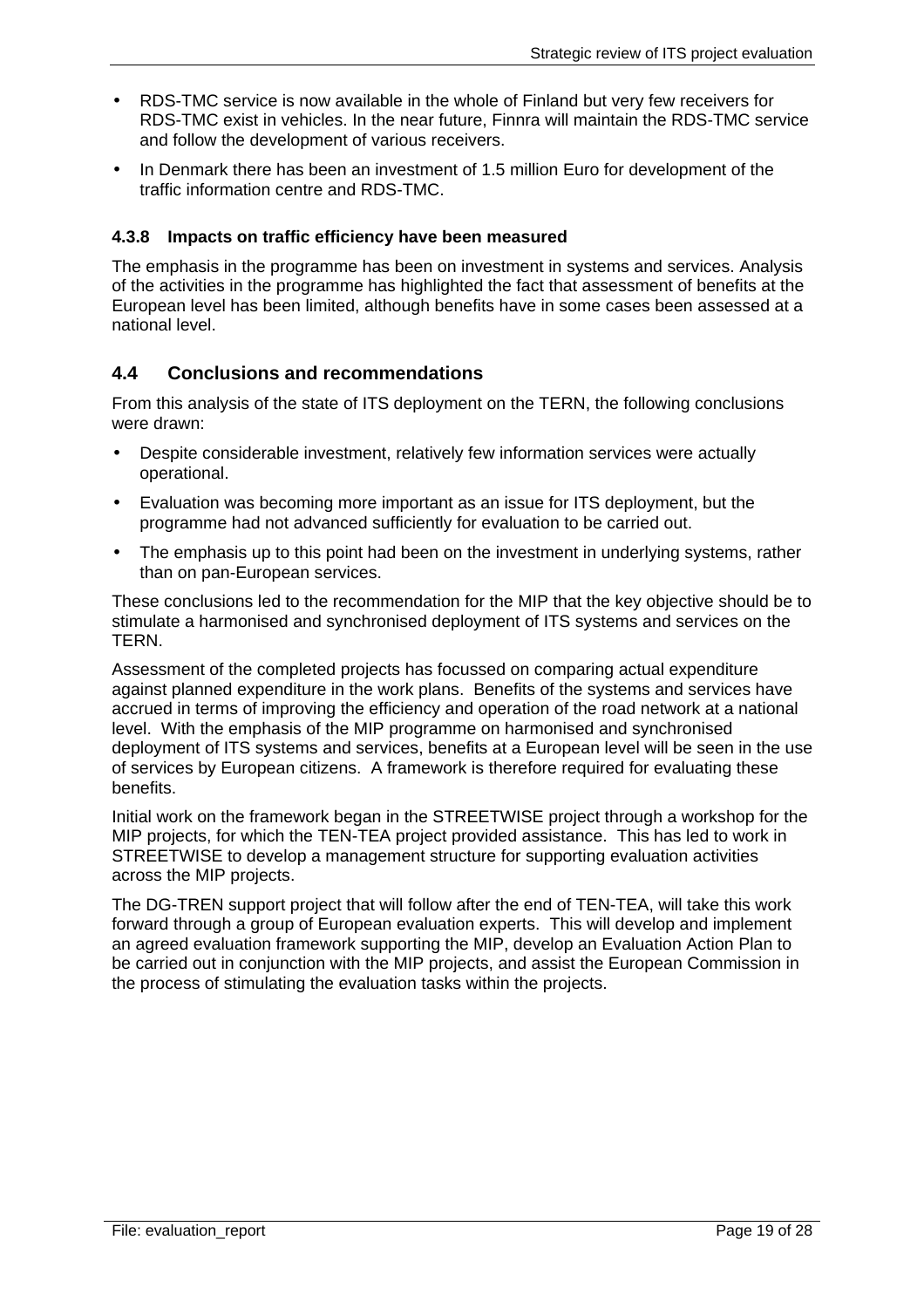# **5. Development of the TEN-T ITS investment programme**

### **5.1 ITS Deployment Plan**

As the 1995-2000 programme drew towards its end, the European Commission began to develop ideas for the next investment programme for the period 2001-2006. One of the preparatory steps was to establish an ITS Expert Group comprising representatives from all Member States. That group met in late 1999 and worked through until April 2000. The Expert Group produced the ITS Deployment Plan. The Deployment Plan formed the basis of the formal funding process for the ITS projects in the period 2001-2006, called the Multi-Annual Indicative Programme(MIP).

The production of the ITS Deployment Plan was an extremely significant event in the development of the investment programme. It brought ITS to the attention of all the European Member States and enabled them to work together on a harmonised programme of activities. The Deployment Plan process also facilitated a smooth transition between the annual project submission and the phased multi-annual programme approach which is likely to focus the investment and take greater advantage of the achievements across the programme.

### **5.2 Development of the MIP Programme**

The Multi-Annual Indicative Programme (MIP) is a six-year commitment from the TEN-T budget to support ITS projects. It provides an opportunity for long term planning as well as sound and efficient financial management. This commitment creates in turn strong constraints on the European budget and calls for proper and stable financial control and a strong administrative framework.

The MIP Programme has overcome many of the problems with the management of the phased programme for Traffic Management Projects. There is a common set of activities being addressed across all the projects and this will make it easier to report at the programme level on the achievements. Project reporting and budgeting is much clearer and proposals can now be assessed in the light of the achievements for the previous year.

### **5.2.1 Development of the Common ITS work programme**

The work programme for the MIP projects is shown below. This programme was developed and refined during a two-day workshop with all the projects. It serves to provide a common basis for the development activities. It is also hoped that it will facilitate common reporting across the programme, something which was rather difficult previously.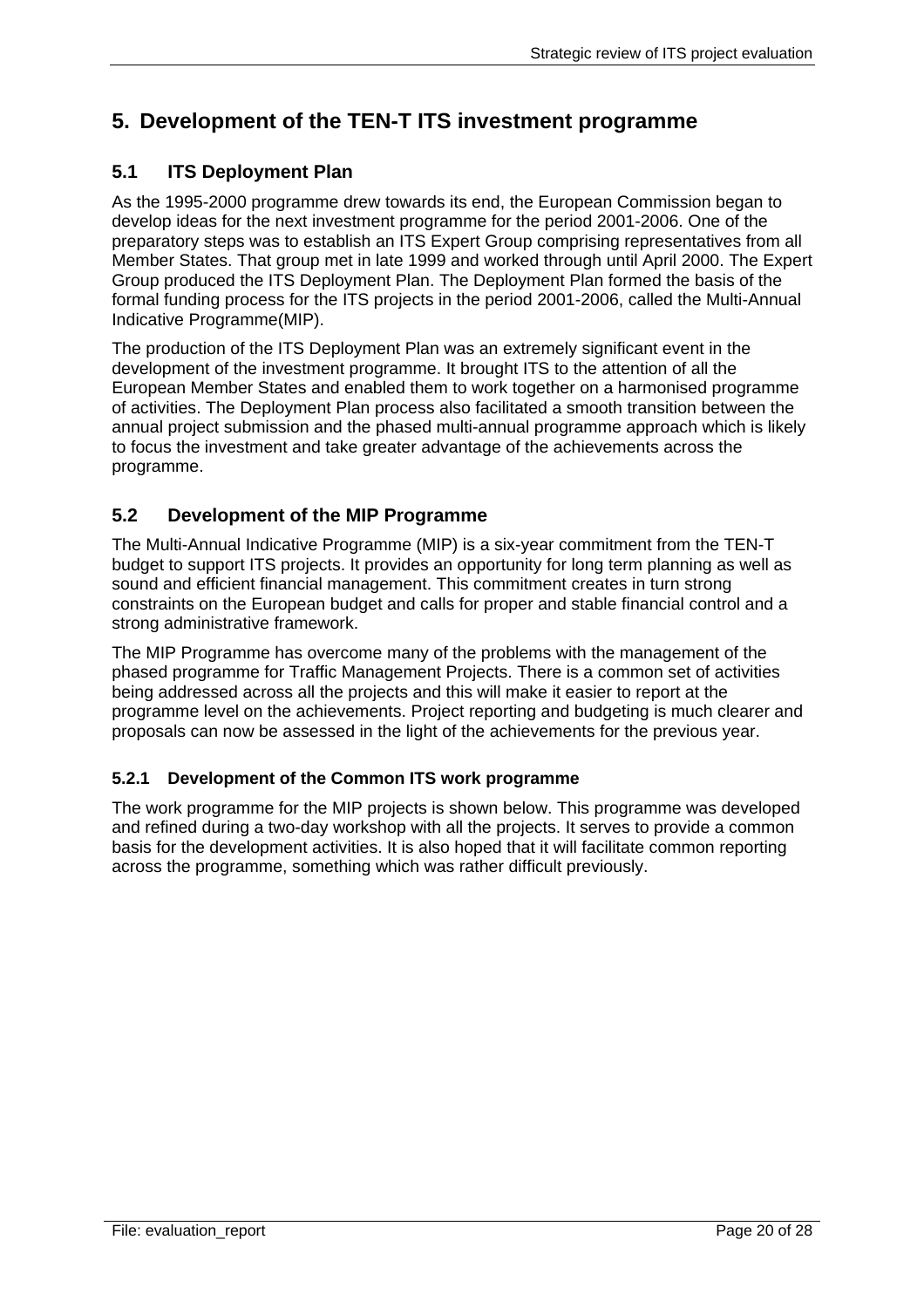#### **Common Programme of Activities for the MIP Projects**

| Domain                                                    | <b>Activity</b>                                                                    |
|-----------------------------------------------------------|------------------------------------------------------------------------------------|
| 1-Road Monitoring Information                             | 1.1. Developing monitoring plans                                                   |
|                                                           | 1.2. Fixed data capture stations and control systems                               |
|                                                           | 1.3. Mobile data capture stations and control systems                              |
|                                                           | 1.4. Study of new technologies                                                     |
| 2-Traffic Information Centres                             | 2.1. Studies of user needs                                                         |
|                                                           | 2.2. TCC/TIC Upgrading                                                             |
|                                                           | 2.3. Cross-border information exchange systems (e.g. DATEX)                        |
|                                                           | 2.4. Interconnection with other centres (e.g. local, regional, public transport)   |
|                                                           | 2.5. Integration of location systems                                               |
| 3-Traffic Management and<br>Control                       | 3.1. Traffic Management Plans (TMPs)                                               |
|                                                           | 3.2. Urban/Interurban interfaces                                                   |
|                                                           | 3.3. Decision support systems                                                      |
|                                                           | 3.4. Tactical Management and Control                                               |
|                                                           | 3.5. Safety issues                                                                 |
| 4-Traveller Information Services                          | 4.1. Studies of user needs                                                         |
|                                                           | 4.2. Data management for Traveller Information Services                            |
|                                                           | 4.3. Journey time prediction across modes and borders                              |
|                                                           | 4.4. Roadside information and fixed points of information                          |
|                                                           | 4.5. In-vehicle information and navigation systems                                 |
|                                                           | 4.6. Internet and telecommunications based services and studies                    |
|                                                           | 4.7. Mobility management and multi-modal services and studies                      |
|                                                           | 4.8. Service agreements                                                            |
| 5-Freight and Fleet Management 5.1. Studies of user needs |                                                                                    |
|                                                           | 5.2. Integration of traffic information and logistic freight transport information |
|                                                           | 5.3. Specific information and measures for HGV transport and dangerous<br>goods    |
|                                                           | 5.4. Optimised fleet operation                                                     |
|                                                           | 5.5. Multi-modal and inter-modal services for freight operators                    |
|                                                           | 5.6. Freight tracking and tracing systems                                          |
| 6-Incident and Emergency<br>Handling                      | 6.1. Studies of user needs                                                         |
|                                                           | 6.2. Systems for reporting incidents                                               |
|                                                           | 6.3. Management of incidents                                                       |
|                                                           | 6.4. Systems for avoiding secondary accidents                                      |
| 7-Electronic Fee Collection                               | 7.1. Studies of requirements and impacts of EFC                                    |
|                                                           | 7.2. Development of MoUs for Inter-operability                                     |
|                                                           | 7.3. EFC trials                                                                    |
| 8-Horizontal issues                                       | 8.1. Systems architecture                                                          |
|                                                           | 8.2. Evaluation                                                                    |
|                                                           | 8.3. Enforcement                                                                   |
|                                                           | 8.4. Organisational and legal issues                                               |
| 9-Project Management                                      | 9.1. International project management                                              |
|                                                           | 9.2. Regional/local project management                                             |
|                                                           | 9.3. Management of Cross-fertilisation                                             |
|                                                           | 9.4. Dissemination, Communication and public relations                             |

### **5.2.2 Development of improved financial arrangements for the MIP**

The Group 4 projects within the Multi-Annual Indicative Programme provide a six year programme for investment in ITS. Six projects have been selected for funding under the ITS programme and have submitted six year plans amounting to over 1,500 million Euros of investment.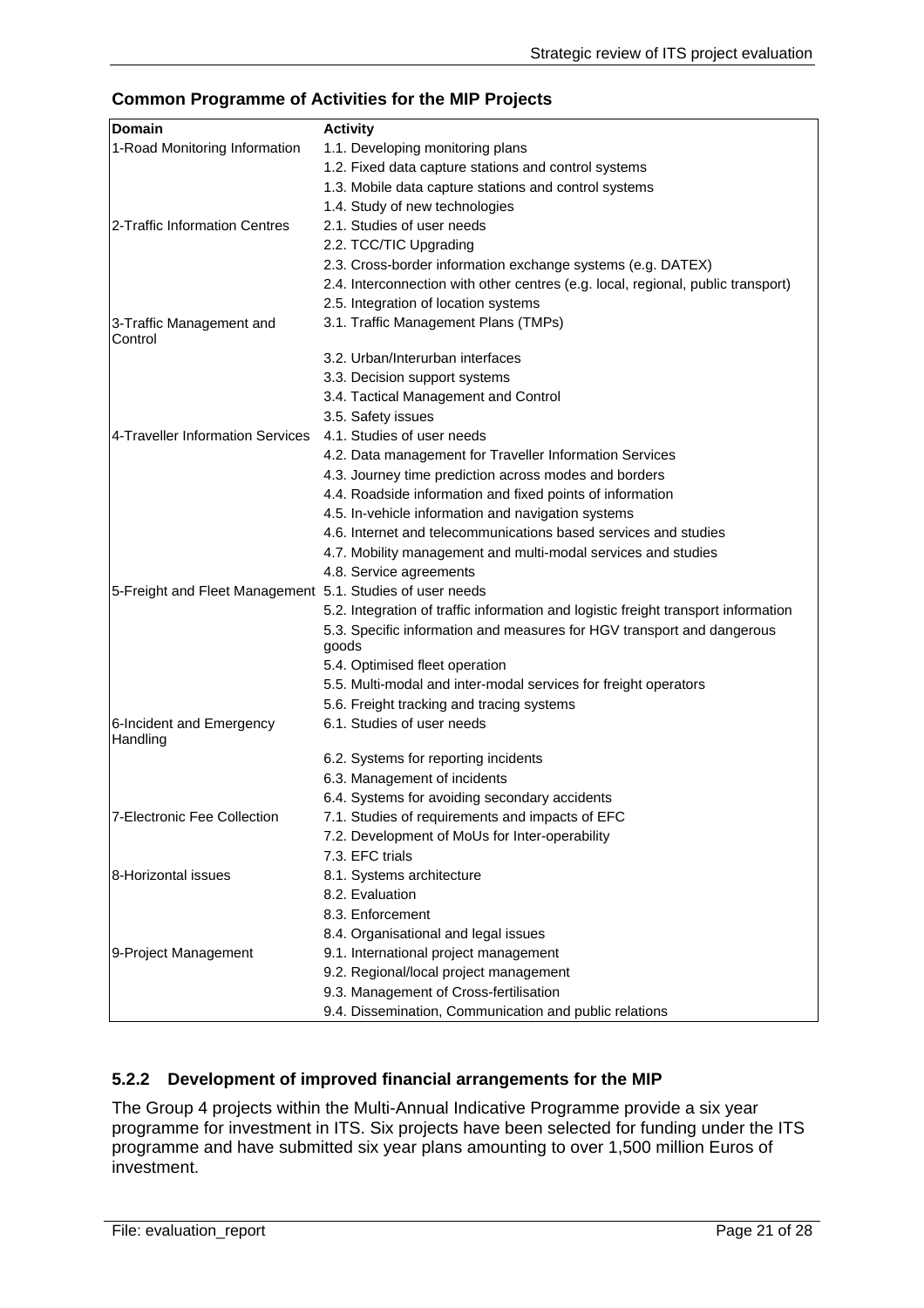The EU support will be around 192 M€, based on yearly EC decisions. A potential of 72 EC decisions (covering 6 projects for both studies and implementation over the 6 year programme) may need to be prepared in this framework. These decisions will refer to yearly detailed work plans.

For any 6 year rolling programme there are basic requirements. There is *a need to monitor progress and expenditure on an annual basis*. Detailed workplans for each year will need to take account of over or under spends in the previous year and modify the budget accordingly. Progress and spend will need to be compared with the previously approved workplan and the EU support determined.

The MIP introduces a major change to the financial arrangements. Each decision now relates strictly to one year. EU support also relates to spend in the year January-December. Any work started but not completed within the year will need to be carried over to the workplan of the following year. Any work neither started nor completed within the year will be included in the workplan for the following year providing it still satisfied the requirements of the ITS Multi-Annual Indicative Programme.

The six-year commitment creates strong constraints on the European budget and necessitates careful implementation of the financial rules. A stricter implementation of the regulations on which activities attract 50% and 10% is expected to be required as part of the process of assessing work plans and annual reports.

#### **Advantages of the new approach**

- Complete monitoring of planned work, budgets, spend and work done is possible
- No need to add the "decision" dimension to the cost database
- Good relationship between outputs for the previous year and the workplan for the current year
- Reduction in the delay to projects in receiving EU support (as the payment would not be affected by delays in completion of work ).
- The annual spend across the whole programme could be monitored.
- Delays in completion of project work would have little impact on the total spend in the ITS Multi-Annual Indicative Programme. Projects would have less work overall as they would only need to work on one decision in any one year.
- DG TREN would have more control over the budget across the five year period.

#### **Disadvantages**

- Need a change in the financial procedures
- Part of the annual budget may not be transferable and therefore may be lost.
- Is this compatible with the principle of funding decisions related to well identified content?

There may be a concern that projects may not spend all their budget in any year and that this will lead to some EU support being lost from the programme. In fact the situation should be much improved from the present for the following reasons:-

- Under the present situation, funding which was nominally allocated within a year actually gets spent over a much longer period. The eventual support is paid sometimes up to three years after the start of the programme. With annual reporting of spend, EU support would be paid much quicker and more evenly
- Any underspend in one year can be made up in the following year. This would be easier to manage than the situation where there is great uncertainty about when the EU support will be paid.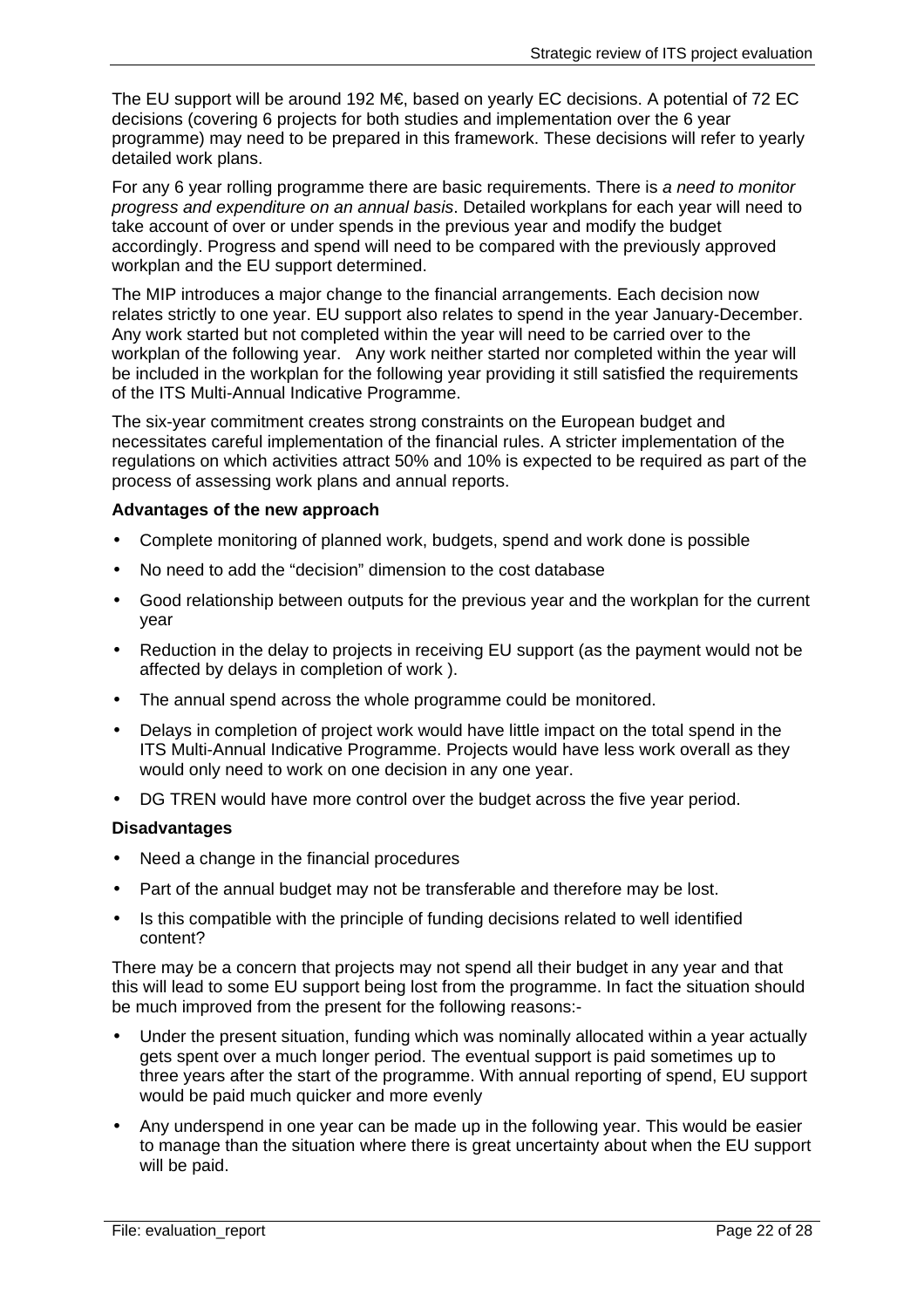### **5.2.3 Developments in improved reporting for the MIP**

### **5.2.3.1 Annual Workplans**

It is expected that each project will prepare an Annual Workplan. This will cover the proposed work programme and budget for the present calendar year. The workplan budget should be consistent with reported costs for the previous year and revised budgets in the annual report. In assessing the workplan, the Commission and their assessors should also have access to a report on the achievements of the previous year. A template for the Annual Workplan has been issued to projects.

#### **5.2.3.2 Annual reports**

The Annual Report will describe the achievements and costs for the work in the previous Calendar year. In view of the fact that the Annual workplan is required early in the current year and the Annual Report cannot be written until the end of the previous year, it is proposed to have a draft Annual Report early in the year and a final Annual Report in May. The Draft Annual Report will be used for assessing the annual workplan submission, which is due at the same time. A template for the annual report has been issued to the MIP projects.

The annual report will be finalised by April and will then be used for assessing the work done and costs incurred during the previous year. This will form the basis of payment by the Commission.

### **5.2.3.3 Financial reporting**

All projects have produced a spreadsheet in a similar format giving all the annual budgets for each activity. Actual costs will be entered into the spreadsheet for the previous years and budgets for future years will be updated. These spreadsheets will provide consistent financial analysis across the whole period of the MIP.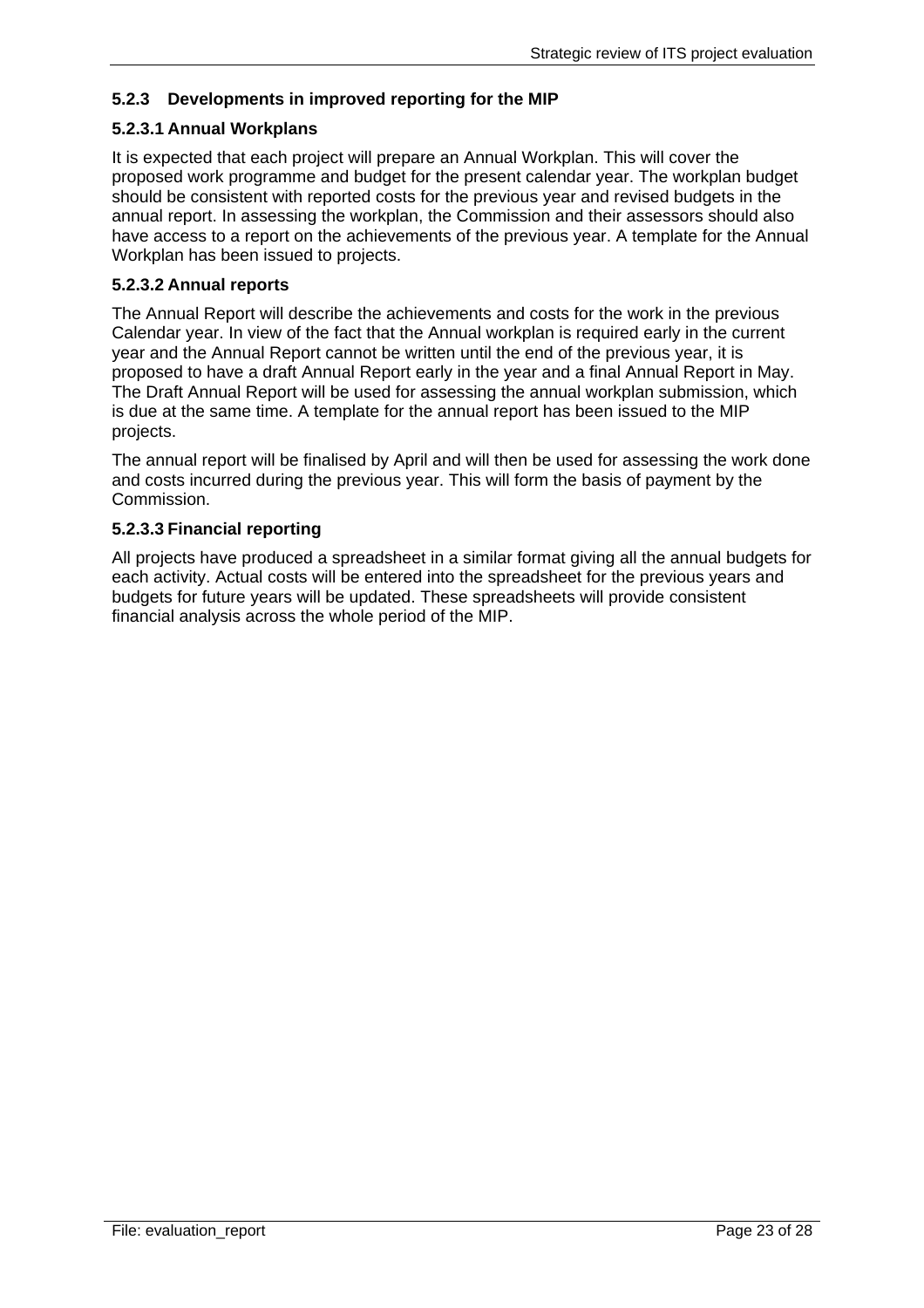## **6. Development of the Assessment Framework for MIP proposals**

### **6.1 The MIP Assessment Process**

The process of preparing the MIP proposals was substantially different to the previous process as reported above.

During late 1999 and early 2000, representatives of the Member States participated in the Expert Group organised by DG TREN and jointly produced the overall ITS Deployment Plan with DG TREN. This Deployment Plan established the activities to be supported within the Multi-Annual Indicative Programme.

This process was extremely useful to Member States and ensured that the objectives and requirements of the programme were accepted and clear to all the major proposers.

Initial proposals for funding under the new Multi-Annual Indicative Programme were invited received by DG TREN by  $16<sup>th</sup>$  October, 2000. The applications for funding covered the period 2001-2006 and were thus indicative of the proposed programme.

David Maltby and Ken Perrett met with Olivier Waldner to devise an appropriate assessment form to support the assessment process. The process was designed to be more interactive than previously and the assessment form was provided to the projects prior to a meeting with DG TREN.

The assessment form was simpler than had been used previously. It was applied independently by David and Ken and then harmonised prior to being issued to the projects.

Nine proposals were received. Of these DG TREN assessed three as being outside the overall scope of the Multi-Annual Indicative Programme. The detailed assessment was conducted on 6 projects:-

- ARTS
- **CENTRICO**
- CORVETTE
- **SERTI**
- **STREETWISE**
- VIKING

Meetings were held with all the projects in late October 2000. The assessment framework was presented to the projects. The initial assessments were discussed and accepted by all the projects. They also undertook to make appropriate revisions to their submissions and deliver a revised application. In most cases this involved some further detail in the description of the proposed activities. Projects were asked to prepare a commentary on the revisions made in response to the initial assessment.

The revised applications were assessed again, this time by Ken Perrett. The final assessment forms were sent to the projects to enable them to prepare a final MIP proposal by  $15^{th}$  January 2001.

As a result of this process, DG TREN recommended that six projects be supported over the period 2001-2006. This was formally ratified by the Commission.

Each project then submitted an annual plan for the year 2001. These plans were reviewed using a simplified assessment procedure in which a single assessor spent one day in commenting on the proposal. It was thought that one day would be sufficient in view of the similarity of the annual plan to the five year plan.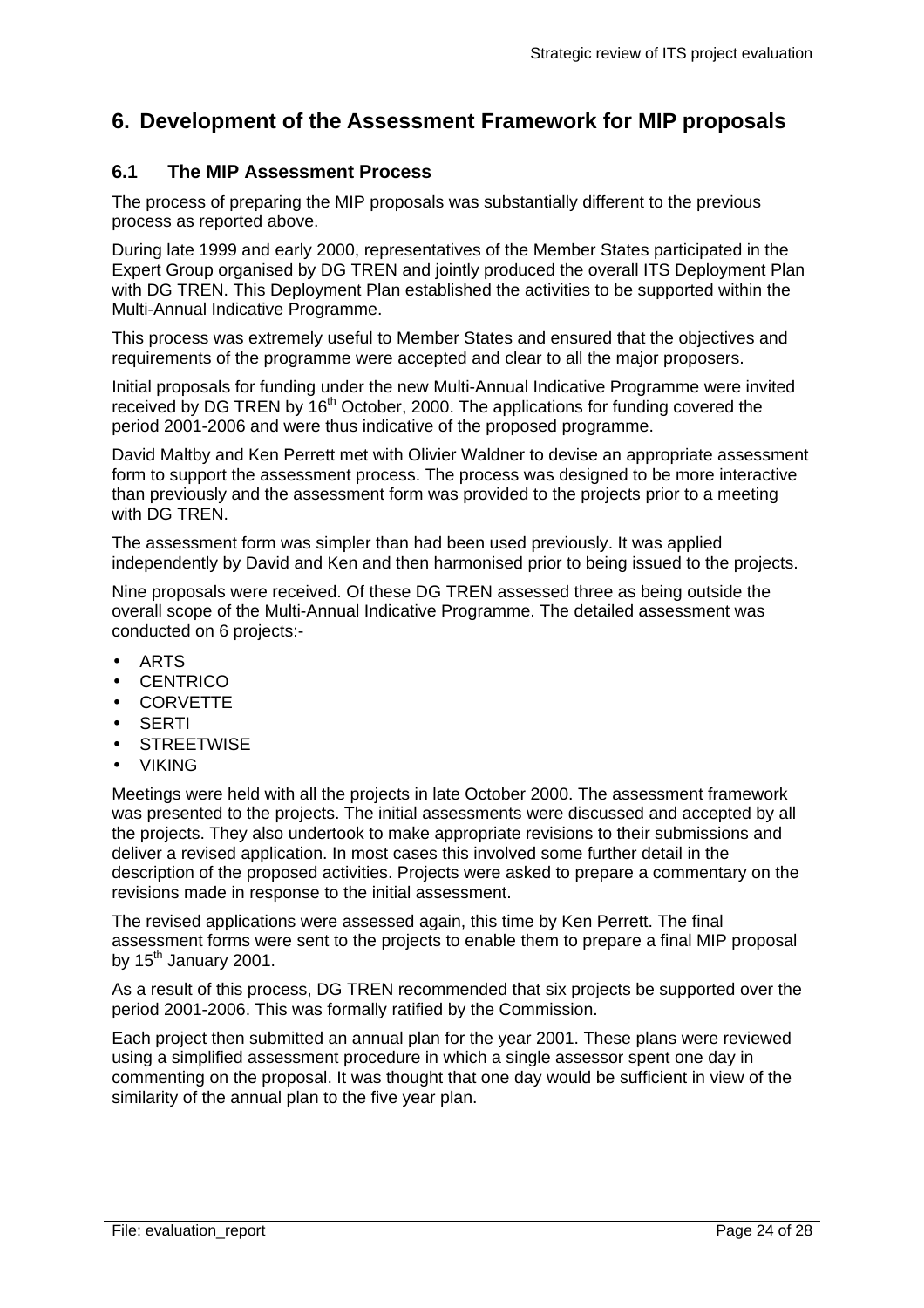### **6.2 Analysing proposed budgets**

The process of reporting budgets in the submitted proposals has long been a problem. Budgets are allocated on the basis of activity, year and partner. Summary reports are required by country, partner, year, sub-domain and domain. Usually, the financial information has been entered throughout the proposal. Changes have inevitably occurred and this tends to generate inconsistent figures. Assessors have experienced great difficulty in reconciling all the various financial tables within a proposal.

For the MIP, DG TREN requested projects to submit a standardised spreadsheet, which systematically recorded all the information at the lowest level. Summary reports for any level can be produced easily from the master table using the pivot table feature of Excel. This process would also enable DG TREN to combine all the project budgets to produce an overall programme budget. However, some projects have personalised the spreadsheets and this may introduce problems for subsequent financial analysis at the programme level.

### **6.3 Lessons learned from the assessment of MIP proposals**

- 1. The assessment process for the MIP 5 year plans was efficient in terms of resources.
- 2. Projects were well informed about the assessment process and met with DG TREN to formally accept the process and the resulting comments. They all agreed to undertake necessary improvements. All projects made some improvements in their submitted plans.
- 3. Some projects were not clear about the level of detail required within an "Indicative" plan. However, all of the projects worked well with DG TREN to provide what was required.
- 4. The subsequent convergence process has further improved the assessment. Harmonising all the domains and sub-domains will facilitate a comparative assessment in future.
- 5. The funding process for the annual workplans was developed during 2001 and this created some difficulties for project managers who had not fully recognised the nature of the annuality. Indeed there was some initial negative reaction to this.
- 6. In practice, the Annual Plans were rather different. Partly this was due to the "first year" effects as project managers moved from a project defined in work content terms to one defined by time constraints. With the previous programme, the project was deemed completed when all the work had been completed – this sometimes took much longer than the nominal "annual" period for funding. Under the new regime, work has to be achieved within the year.
- 7. Projects have not yet fully adjusted to the process of reporting annual spend within a five year programme. Further refinement of this process will be required in the 2002 reporting.
- 8. Overall the process was efficient, transparent to projects, and effective.
- 9. Cross-border initiatives (e.g. demonstration, technical validation or concerted deployment) make a considerable contribution to added value and a true European vision for ITS Deployment.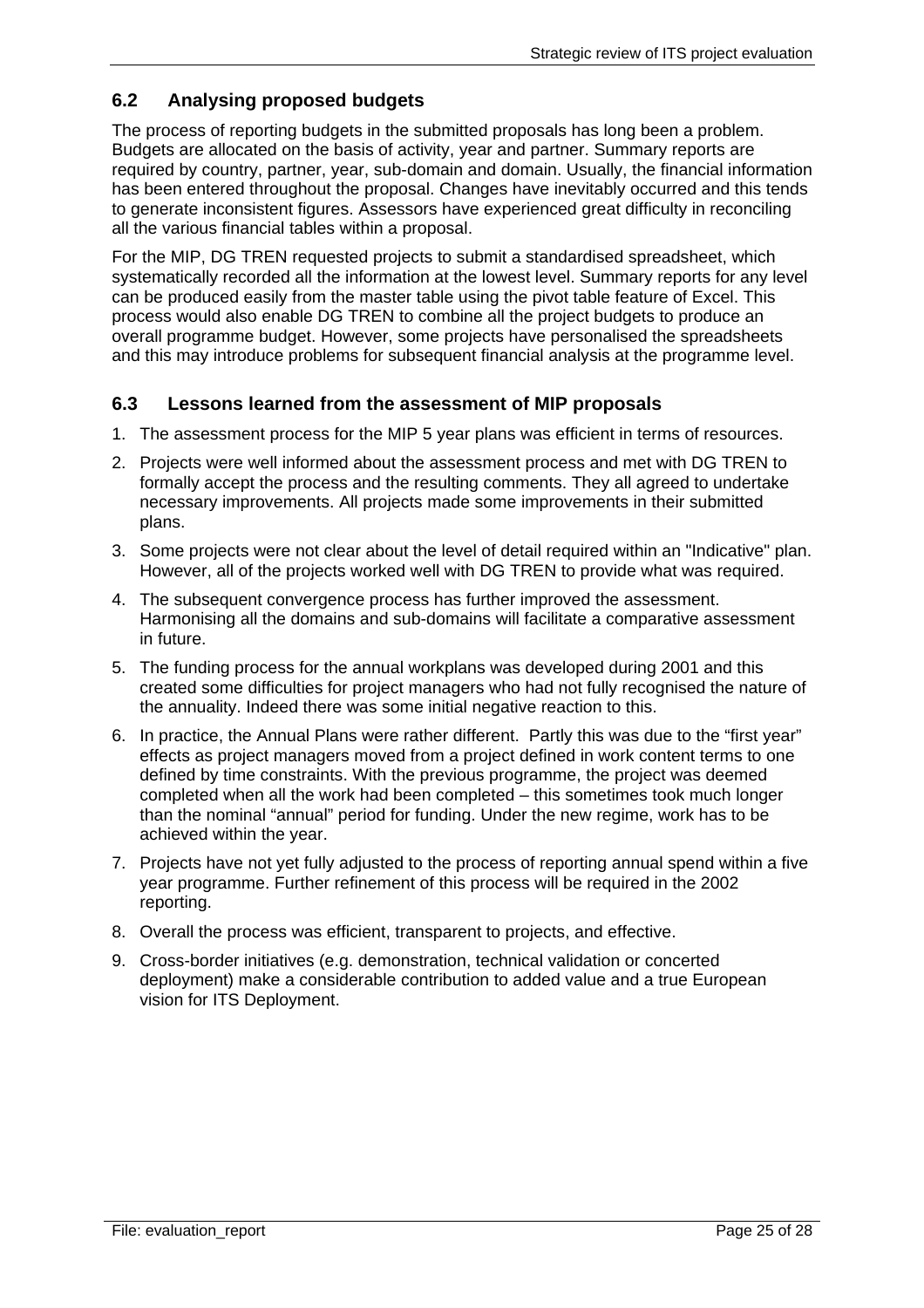# **7. Developing the assessment process for 2002**

A proposed annual programme is as follows:-

#### • **Progress Report and draft financial statement for previous year submitted in February**

At the beginning of each year, project should submit a report and draft financial statement of the work and costs for the previous year. The cost estimates will not be finalised but will indicate the level of work which is expected to be completed within the period.

### • **Adjusted work programme submitted in February**

The revised work programme for the current year will take into account work carried over from the previous year. The budget will need to match the work programme and any differences from the previously agreed annual profile explained.

### • **Discussion and approval of adjusted work programme**

DG TREN will assess the work programme and discuss any issues with projects prior to approval of the programme when satisfactory.

#### • **Commission decision on annual commitment (Target: May)**

The formal decision on funding will take place around May.

• **Final report and consolidated financial statement for previous year submitted (Target: April)** 

Projects will submit a final report and financial statement for the previous year in April. This will be used as the basis for payment.

• **Discussion and feedback on technical and financial aspects of the final report and claim** 

DG TREN will assess the final report and discuss any issues raised concerning the achievements and costs with projects before approving the cost claim.

#### • **Approval for payment for previous year (Target: October)**

Projects will be paid for work undertaken in the previous year.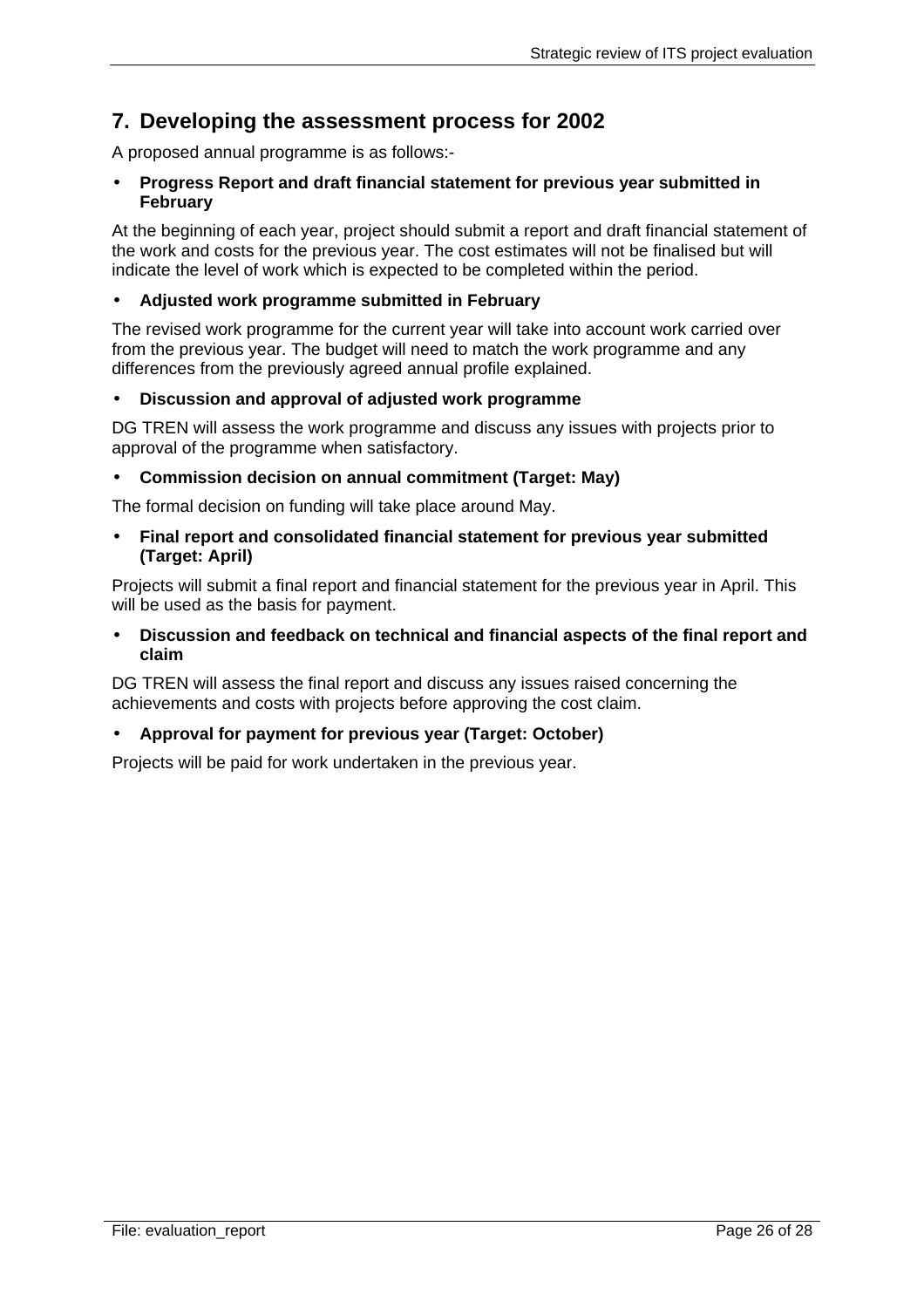# **8. Recommendations to projects and EC**

### **8.1 Confirmation of the annual timetable**

The proposed timetable above should be confirmed and issued formally to projects.

### **8.2 Preparation of draft Annual Reports for 2001**

Projects should be formally asked to prepare their annual report with some instructions on the DG TREN expectations. The report should also include the submission of a cost spreadsheet which can be used by DG TREN and assessors for subsequent analysis.

The draft Annual Report will be finalised when the actual costs are available and will then be assessed for approval of payment.

### **8.3 Preparation of Annual Workplans for 2002**

Projects should be formally asked to prepare their annual workplan for 2002 with some instructions on the DG TREN expectations.

These might be along the lines of the following:-

- Include approved MIP budget
- Provide revised actual and future proposed budgets for each year in the period 2001- 2006
- Provide detailed budget for the year 2002
- targets for activities should be realistic, measurable and achievable (within the year)
- projects should be careful to ensure that activities meet the financial regulations for funding studies and implementation
- projects should aim to produce evaluation reports on the impact of their schemes as an on-going process

### **8.4 Updating of the budget and cost spreadsheets**

Projects should be asked to resubmit the updated cost and budget spreadsheet with the Annual Workplan and with the Final Annual Report.

### **8.5 Planning the assessment tasks**

There are two assessment tasks. Firstly, the project workplans for 2002 will need to be assessed - reference to the 2001 Annual Report and 2001 workplan will be essential elements in this assessment. The outcome of this will be approval of the budgets for 2002. This process might take place in March/April 2002. The assessment form devised for the MIP proposals should provide a satisfactory basis for this assessment, but should include an additional elements to review whether activities meet the regulations for funding studies and implementation.

Secondly the annual reports will need to be assessed in order to approve payment of incurred costs. This process could take place in May 2002. The assessment form for the annual reports should be based on the assessment form for the TEN-T reports, but should take account of lessons learned from the assessment of completed projects. Changes will also be required to take account of the MIP process (such as a stricter interpretation of the regulations on funding studies and implementations).